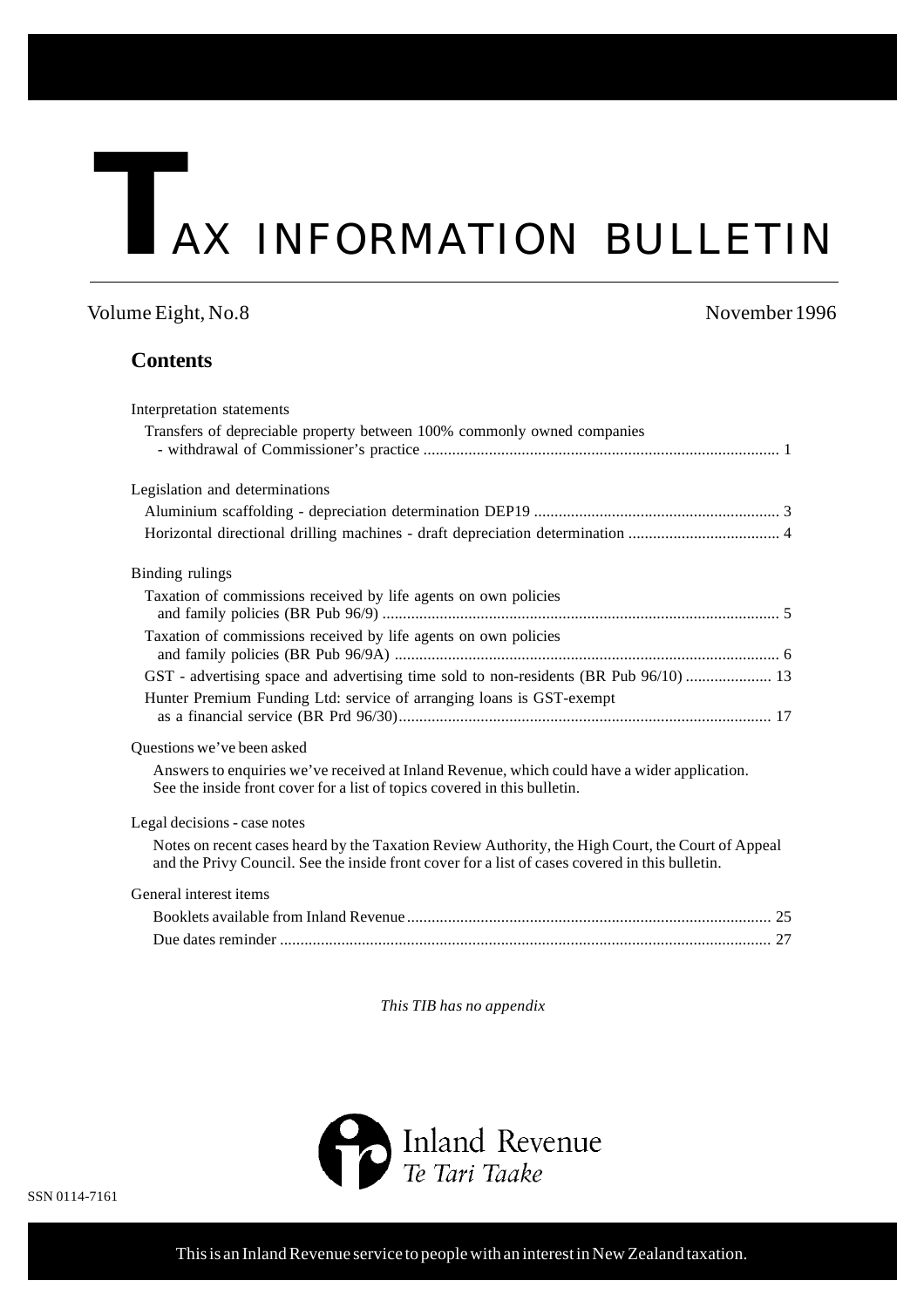# **Contents continued - questions and legal case notes**

# **Questions we've been asked (pages 19-21)**

| Income Tax Act 1994                        |  |  |  |  |
|--------------------------------------------|--|--|--|--|
|                                            |  |  |  |  |
| Legal decisions - case notes (pages 22-24) |  |  |  |  |
| TRA 95/82                                  |  |  |  |  |
| TRA 96/38, 96/39                           |  |  |  |  |
| <b>BNZ</b> Finance v<br>CIR and Nash       |  |  |  |  |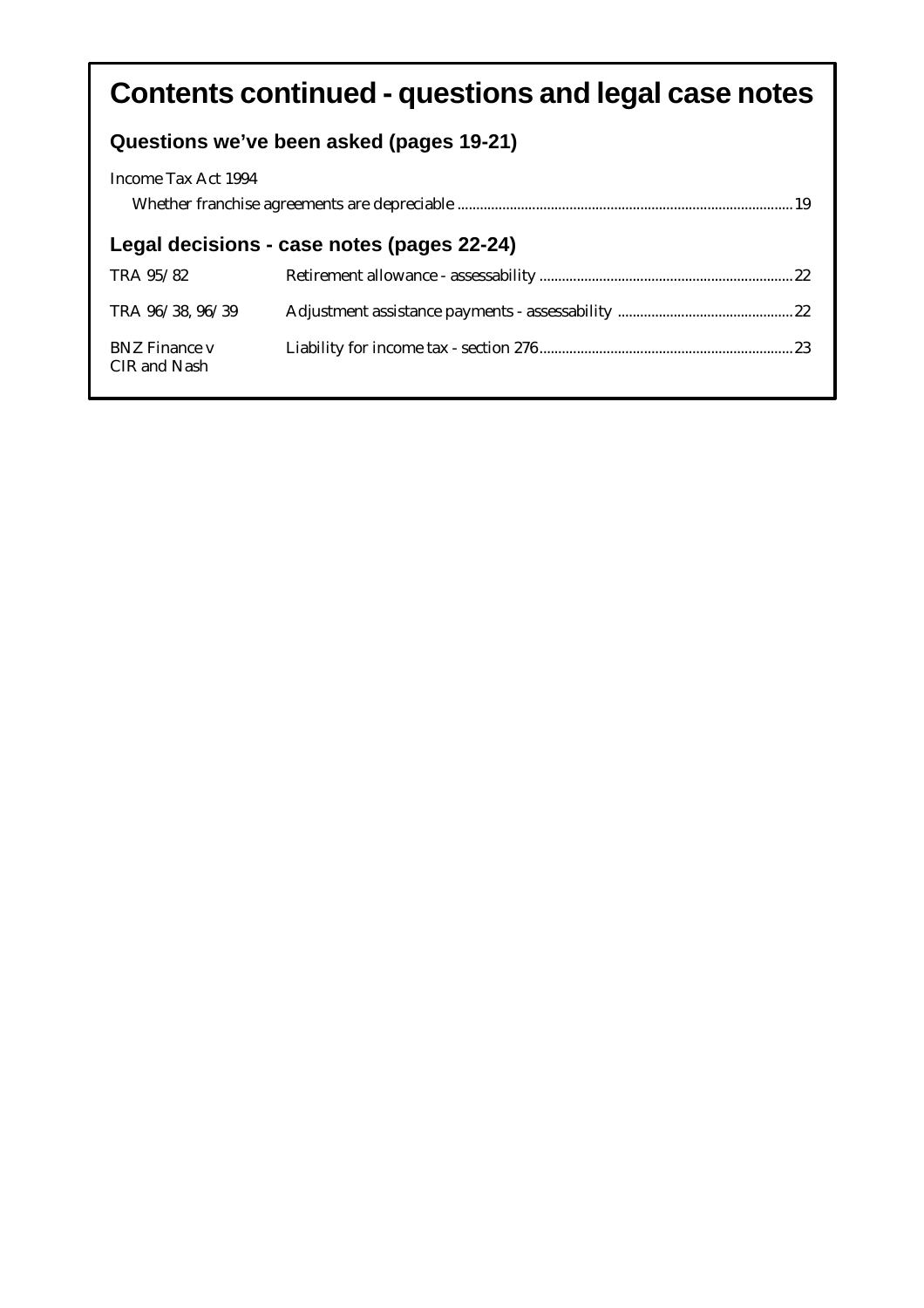# **Interpretation statements**

This section of the TIB contains interpretation statements issued by the Commissioner of Inland Revenue. These statements set out the Commissioner's view on how the law applies to a particular set of circumstances when it is either not possible or not appropriate to issue a binding pubic ruling.

In most cases Inland Revenue will assess taxpayers in line with the following interpretation statements. However, our statutory duty is to make correct assessments, so we may not necessarily assess taxpayers on the basis of earlier advice if at the time of the assessment we consider that the earlier advice is not consistent with the law.

# **Transfers of depreciable property between 100% commonly owned companies - withdrawal of Commissioner's practice**

# **Summary**

Currently, the Commissioner has an administrative practice that allows assets to be transferred between commonly owned companies at book value. The Commissioner considers that, with the consolidation and depreciation regimes now in place, such a practice is no longer appropriate. Accordingly, it is withdrawn with effect from 1 April 1997.

All legislative references in this item are to the Income Tax Act 1994 unless otherwise indicated.

# **Background**

For a long time the Commissioner has allowed companies with 100% identical shareholding to transfer assets to each other at book value (under the current legislation referred to as "adjusted tax value"), provided that certain conditions are met. Essentially, these conditions are that an assurance is given by the purchasing company that, in the event of any sale, any depreciation allowed the vendor company would, if recovered, be returned as assessable income of the purchasing company.

In Tax Information Bulletin, Volume Four, No. 9 (May 1993) at page 11 we stated that this practice was under review, but would continue in the meantime.

There is no legislative basis for allowing 100% commonly owned companies which are not part of a consolidated group to transfer property at adjusted tax value. Under section FD 10 (1) and (2), companies included in a consolidated group are required to transfer property at adjusted tax value. At the time this legislation was introduced, submissions were made to the Finance and Expenditure Select Committee asking for the retention of the Commissioner's administrative practice, irrespective of whether a company chose to be a member of a consolidated group. The Committee rejected these submissions.

# **Legislation**

| Cross-reference table      |                            |  |  |  |
|----------------------------|----------------------------|--|--|--|
| <b>Income Tax Act 1994</b> | <b>Income Tax Act 1976</b> |  |  |  |
| EG 17                      | 111                        |  |  |  |
| EG 19                      | 117                        |  |  |  |
| FD <sub>10</sub>           | 191N                       |  |  |  |
| Schedule 17                | Twenty-Second              |  |  |  |
|                            | Schedule                   |  |  |  |

In the current depreciation regime, sections EG 17 and EG 19 are relevant to the transfer of property between associated persons.

Under section EG 17, when a taxpayer has acquired depreciable property from an associated person:

- Under subsection (1), the taxpayer is not allowed any greater deduction for depreciation than would have been allowed to the associated person, if the associated person had retained the property. If any amount so allowed as a deduction to the associated person has been dealt with under section EG 19, a deduction is allowed based on the aggregate of the amounts so allowed and the depreciated value of the property immediately before it was acquired by the taxpayer.
- Under subsection (2), subsection (1) does not apply when the Commissioner is of the opinion that the depreciation of the property should be based on the actual price or other consideration given for the property. Following an amendment made by the Income Tax Act 1994 Amendment (No. 4) 1995, subsection (1) does not apply to intangible property if the acquisition price of the property is assessable income to the associated person.

When the disposal is at market value:

• Section EG 19 (2) applies so as to assess the lesser of the depreciation allowed in respect of the property or the excess over the adjusted tax value; or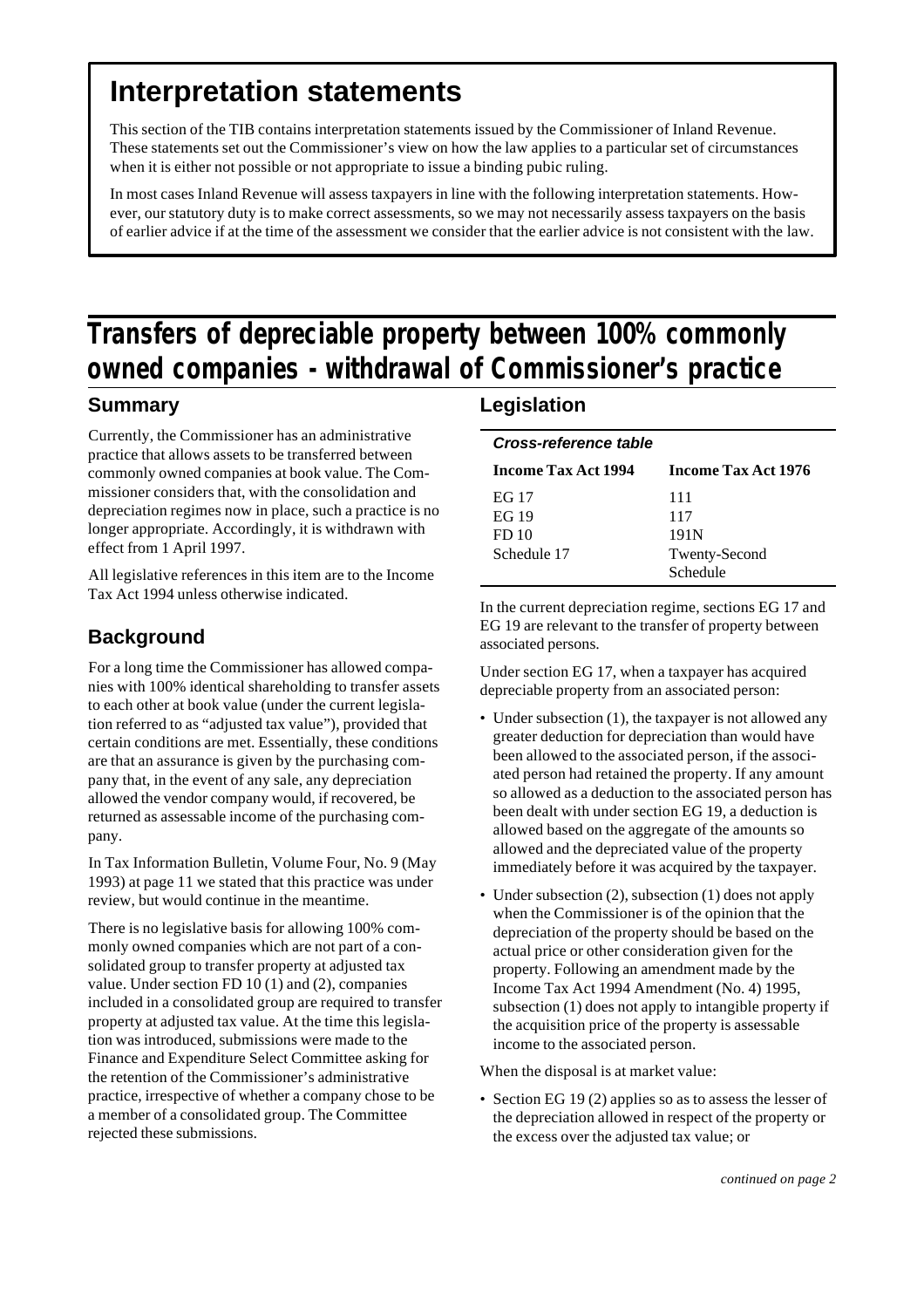• If the market value is less than the adjusted tax value, section EG 19 (3) allows a deduction for the difference between the adjusted tax value and market value.

Under section EG 19 (7), when the Commissioner believes the disposal is not at market value, he shall deem the property to have been disposed of for market value or, if the market value cannot be specified, for a consideration that he specifies.

The vendor will, therefore, be deemed to have disposed of the property at market value. Although the Act does not expressly deem the purchaser to have acquired depreciable property from the associated person for a particular value, this would normally be cost, i.e., the price agreed to by the parties. In cases when the Commissioner deems the vendor to have disposed of the property for market value under section EG 19 (7), the Act does not expressly deem the purchaser to have acquired the property for that same value, but the intention of the legislation seems clear and the purchaser would be permitted to use that value to calculate depreciation, subject to the limitations imposed by section EG 17.

A continuation of the previous practice of allowing the transfer of depreciable property at book value would be inconsistent with Parliament's aims in enacting the formal consolidation regime.

# **Policy**

The Commissioner's practice of allowing 100% commonly owned companies , which are not part of a consolidated group, to transfer depreciable property to each other at adjusted tax value is withdrawn with effect to any disposals of depreciable property from 1 April 1997. After 1 April 1997, the vendor company should calculate depreciation recovered/loss on disposal:

- On the actual sale price; or
- When the Commissioner believes that the property has been disposed of for a consideration that is not market value, and, under section EG 19(7), deems the property to have been disposed of for market value, on the market value.

The purchasing company should value the property at the cost it incurred, or the value the Commissioner deems the vendor to have disposed of that property for, to calculate the depreciation to be claimed, subject to the limitations imposed by section EG 17.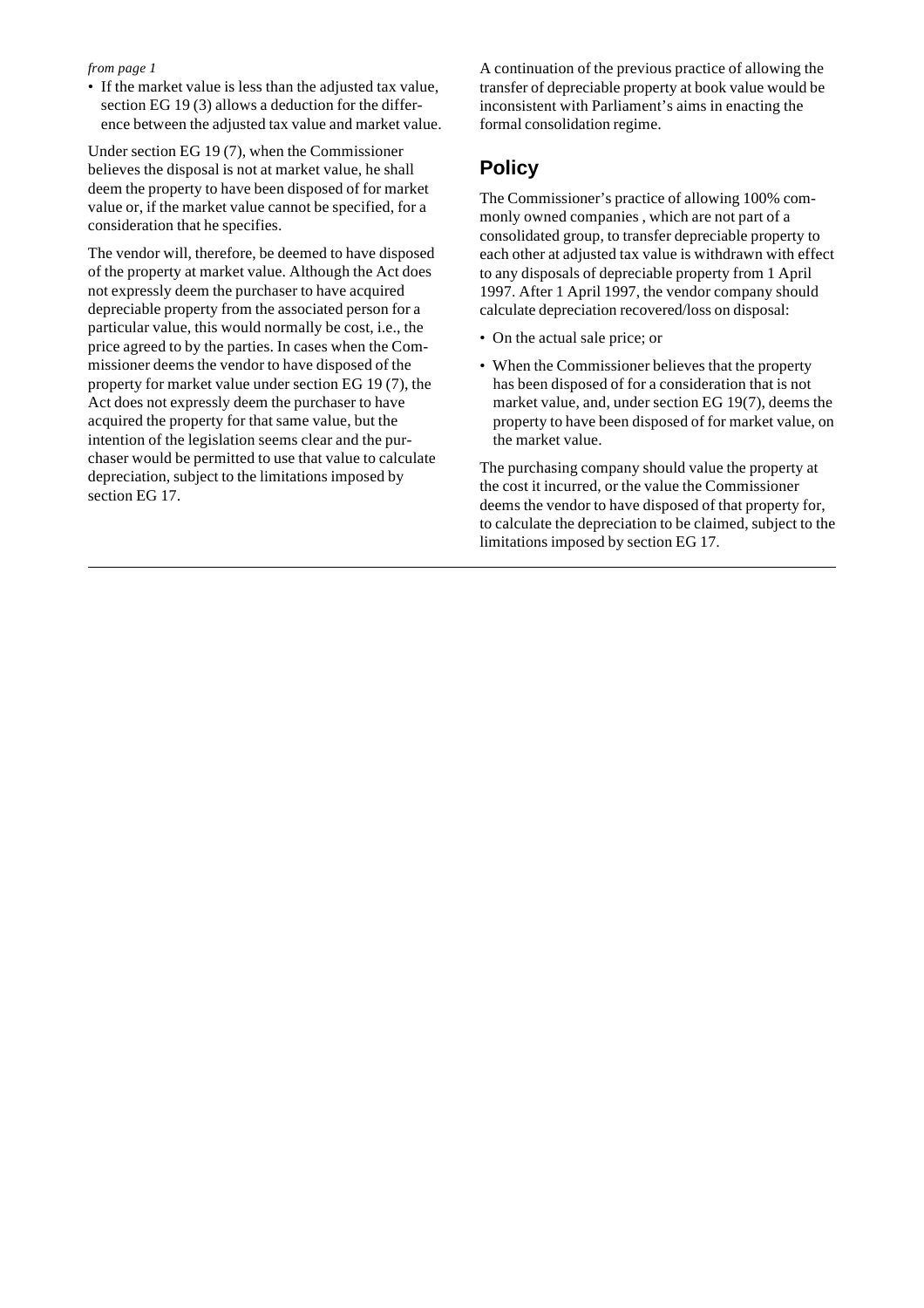# **Legislation and determinations**

This section of the TIB covers items such as recent tax legislation, accrual and depreciation determinations, livestock values and changes in FBT and GST interest rates.

# **Aluminium scaffolding - depreciation determination DEP19**

In TIB Volume Eight, No. 6 (October 1996) at pages 9 and 10 the Commissioner published a draft general depreciation determination for aluminium scaffolding.

No submissions were received on this draft. Accordingly, the Commissioner has now issued the determination. It may be cited as "Determination DEP19: Tax Depreciation Rates General Determination Number 19".

The determination is reproduced below. The new depreciation rate for "Scaffolding (Aluminium)" of 22% DV is based on an estimated useful life ("EUL") of 8 years and a residual value of 13.5% of cost.

# **General Depreciation Determination DEP19**

This determination may be cited as "Determination DEP19: Tax Depreciation Rates General Determination Number 19".

## **1. Application**

This determination applies to taxpayers who own the asset classes listed below.

This determination applies to "depreciable property" other than "excluded depreciable property" for the 1996/97 and subsequent income years.

## **2. Determination**

Pursuant to section EG 4 of the Income Tax Act 1994 I hereby amend Determination DEP1: Tax Depreciation Rates General Determination Number 1 (as previously amended) by:

• Deleting from the "Contractors, Building and Quarrying" industry category the general asset class, estimated useful life, and diminishing value and straight-line depreciation rates listed below:

| <b>Contractors, Building and Quarrying</b> | <b>Estimated</b> | DV banded  | <b>SL</b> equivalent |
|--------------------------------------------|------------------|------------|----------------------|
|                                            | useful life      | dep'n rate | banded dep'n rate    |
|                                            | (years)          | (%)        | (%)                  |
| Scaffolding                                | 15.5             |            |                      |

• Inserting into the "Contractors, Building and Quarrying" industry category the general asset classes, estimated useful lives, and diminishing value and straight-line depreciation rates listed below:

| <b>Contractors, Building and Quarrying</b> | <b>Estimated</b> | DV banded  | <b>SL</b> equivalent |
|--------------------------------------------|------------------|------------|----------------------|
|                                            | useful life      | dep'n rate | banded dep'n rate    |
|                                            | (years)          | $(\%)$     | (%)                  |
| Scaffolding (other than aluminium)         | 15.5             | 12         | 8                    |
| Scaffolding (aluminium)                    | 8                | 22         | 15.5                 |

# **3. Interpretation**

In this determination, unless the context otherwise requires, expressions have the same meaning as in the Income Tax Act 1994.

This determination is signed by me on the 13th day of November 1996.

Jeff Tyler Assistant General Manager (Adjudication & Rulings)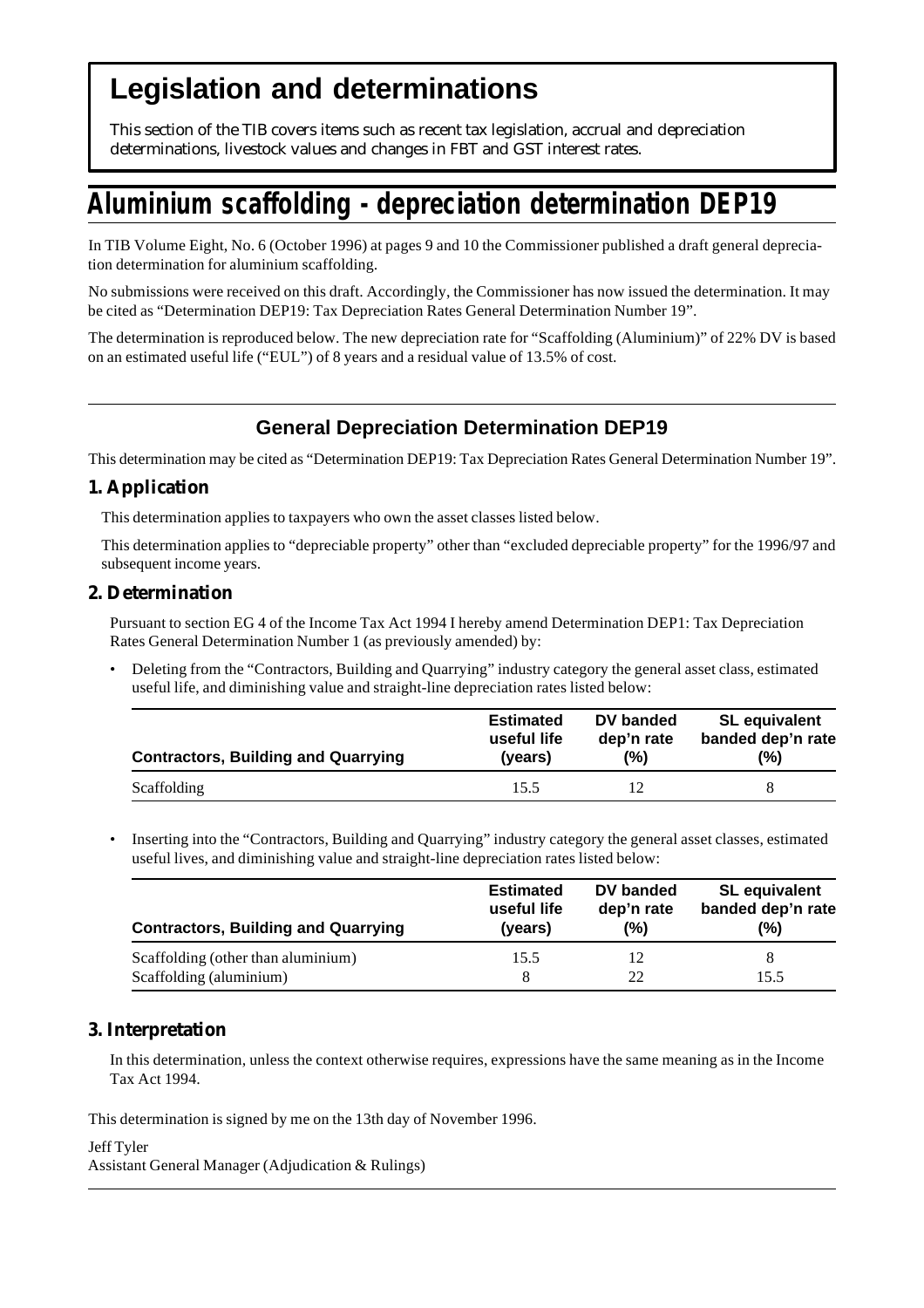# **Horizontal directional drilling machines draft depreciation determination**

The Commissioner has been made aware that there is currently no general depreciation rate for horizontal direction drilling machines used in the civil contracting industry chiefly in the installation of pipes (water or gas) or cables (telecommunication or electrical) underground, without having to dig ditches.

The Commissioner proposes to issue a general depreciation determination which will:

- insert a new asset class "Drilling machines (Horizontal Directional)" with an estimated useful life of 6.66 years and a general depreciation rate of 26% DV and 18% SL, under the "Contractors, Builders and Quarrying" industry category.
- insert the asset class "Drilling machine components, underground, (Horizontal Directional)" in the "Contractors, Builders and Quarrying" industry category with an estimated useful life of 2 years and a general depreciation rate of 63.5% DV and 63.5% SL.

The draft determination is reproduced below. The proposed new depreciation rates are based on the estimated useful lives set out in the draft determination below and residual values of 13.5%.

# **Exposure Draft - General Depreciation Determination DEPX**

This determination may be cited as "Determination DEPX: Tax Depreciation Rates General Determination Number X".

## **1. Application**

This determination applies to taxpayers who own the asset classes listed below.

This determination applies to "depreciable property" other than "excluded depreciable property" for the 1996/97 and subsequent income years.

## **2. Determination**

Pursuant to section EG 4 of the Income Tax Act 1994 I hereby amend Determination DEP1: Tax Depreciation Rates General Determination Number 1 (as previously amended) by:

• Inserting into the "Contractors, Builders and Quarrying" industry category the general asset classes, estimated useful lives, and diminishing value and straight-line depreciation rates listed below:

| <b>Contractors, Building and Quarrying</b>                                             | <b>Estimated</b><br>useful life<br>(years) | DV banded<br>dep'n rate<br>(%) | <b>SL</b> equivalent<br>banded dep'n rate<br>(%) |
|----------------------------------------------------------------------------------------|--------------------------------------------|--------------------------------|--------------------------------------------------|
| Drilling machines (Horizontal Directional)<br>Drilling machine components, underground | 6.66                                       | 26                             | 18                                               |
| (Horizontal Directional)                                                               |                                            | 63.5                           | 63.5                                             |

## **3. Interpretation**

In this determination, unless the context otherwise requires, expressions have the same meaning as in the Income Tax Act 1994.

If you wish to make a submission on these proposed changes please write to:

Assistant General Manager Adjudication & Rulings National Office Inland Revenue Department P O Box 2198 WELLINGTON

We need to receive your submission by 31 December 1996 if we are to take it into account in the final determination.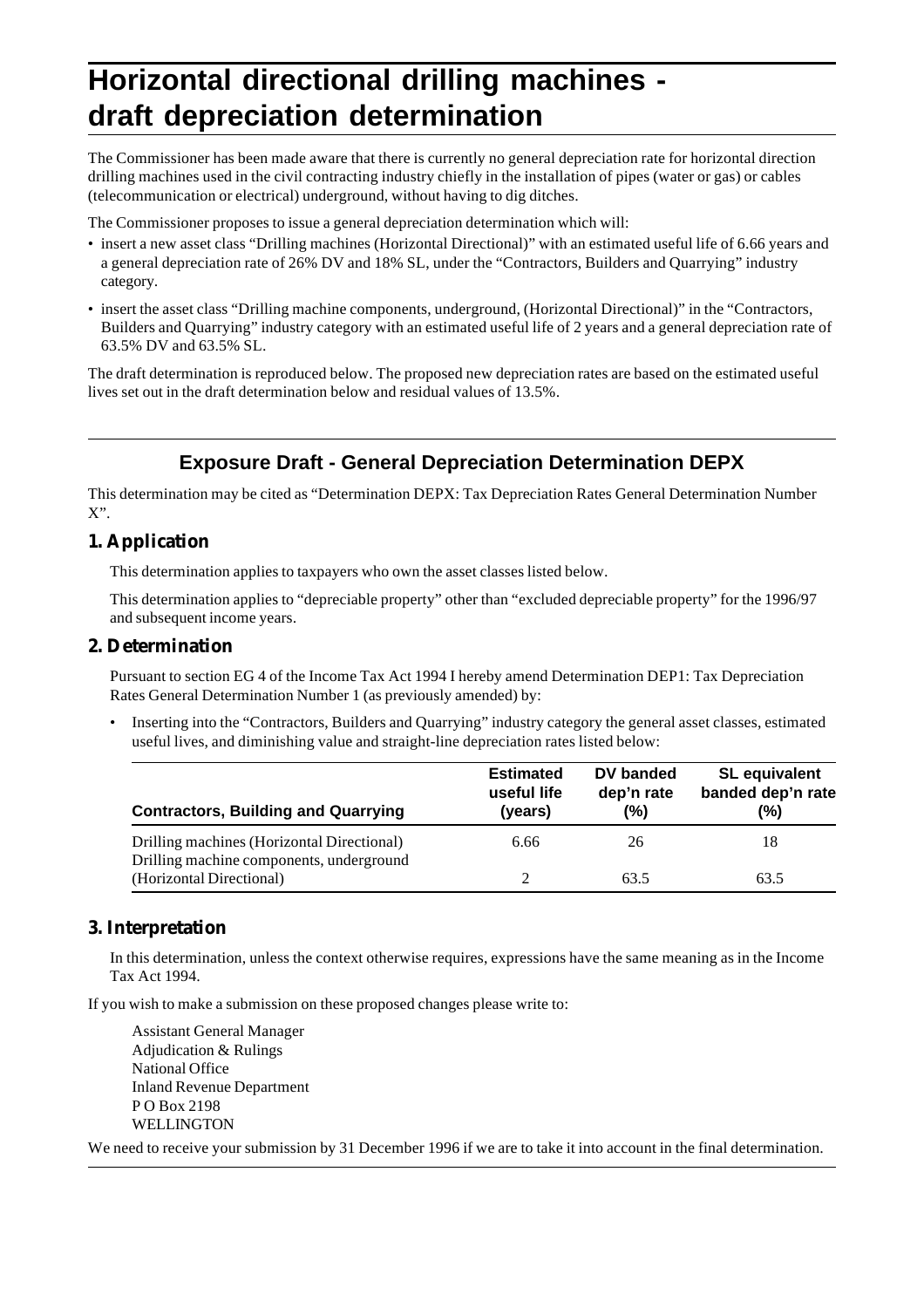# **Binding rulings**

This section of the TIB contains binding rulings that the Commissioner of Inland Revenue has issued recently.

The Commissioner can issue binding rulings in certain situations. Inland Revenue is bound to follow such a ruling if a taxpayer to whom the ruling applies calculates tax liability based on it.

For full details of how binding rulings work, see our information booklet "Binding Rulings" (IR 115G) or the article on page 1 of TIB Volume Six, No.12 (May 1995) or Volume Seven, No.2 (August 1995). You can order these publications free of charge from any Inland Revenue office.

# **Taxation of commissions received by life agents on own policies and family policies Public ruling - BR Pub 96/9**

This is a public ruling made under section 91D of the Tax Administration Act 1994.

# **Taxation Law**

All legislative references are to the Income Tax Act 1994 unless otherwise stated.

This Ruling applies in respect of sections BB 4 and CI 1 (h) of the Income Tax Act 1994.

# **The Arrangement to which this Ruling applies**

This Ruling considers the various ways in which a life agent may benefit from taking out a policy on his or her own life ("own policies") or from selling a policy to family members ("family policies").

The Arrangement is as follows:

- The receipt by life agents of cash commissions on their own policies or family policies, or the set off of commissions on such policies against premiums payable on the life agents' own policies.
- The receipt of discounted premiums by life agents on own policies or the receipt of discounted premiums by members of their families on family policies.

"Set off" and "Life insurer" have the following meanings for the purposes of this Ruling:

- **Set off** means that the life agent's obligation to pay the full amount of premium for his or her own policy is set off against commission entitlement so that only the net amount of premium is paid.
- **Life insurer** means a life insurance company who engages life agents as either employees or independent contractors.

# **How the Taxation Law applies to the Arrangement**

The Taxation Law applies to the Arrangement as follows:

• Cash commissions received by life agents on own policies or family policies are assessable income under section BB 4 (a) (if the life agent is an independent contractor) and section BB 4 (b) (if the life agent is an employee). When life agents set off commissions on such policies, the amount of commission set off is assessable income under section BB 4.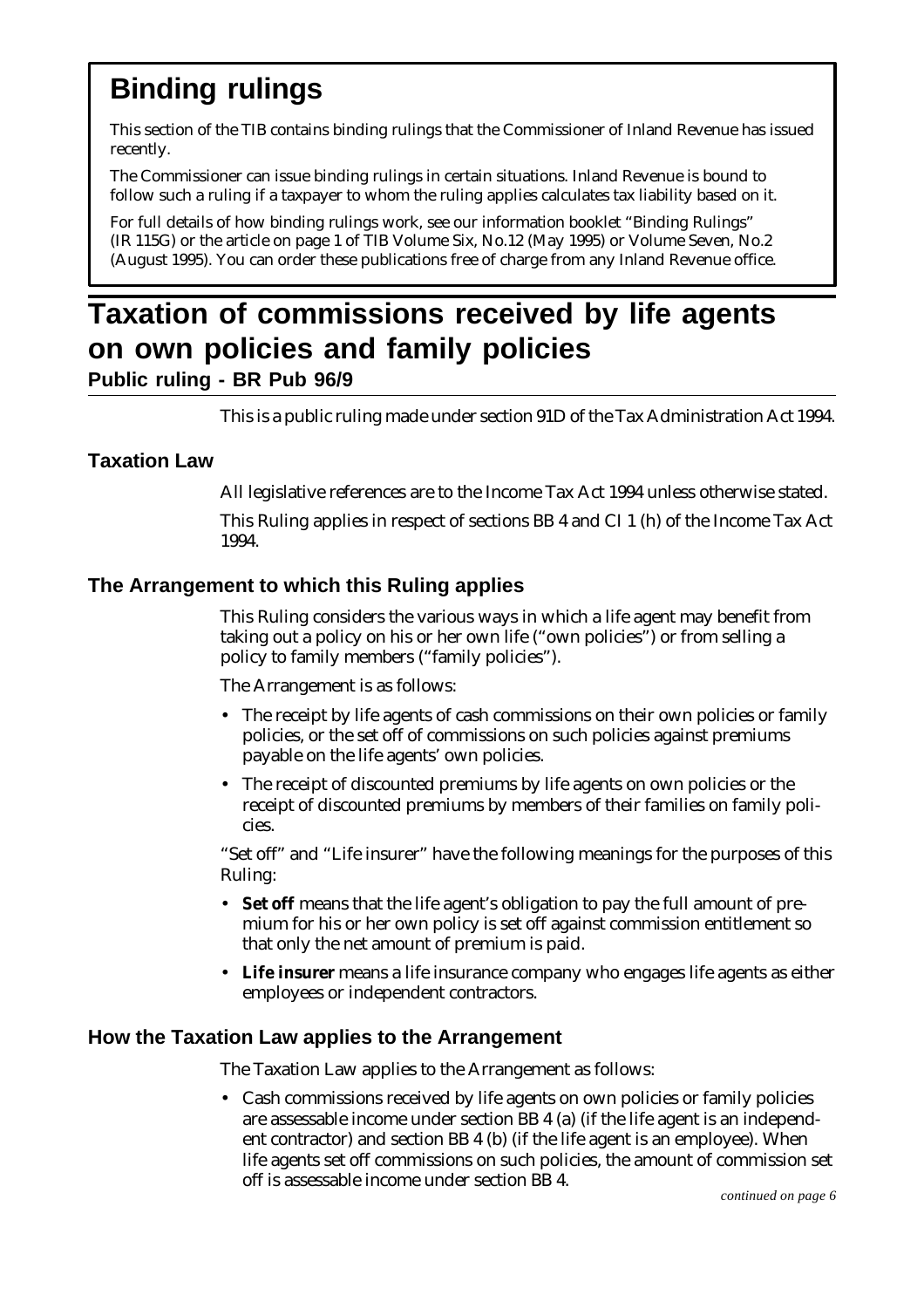• When life agents receive discounted premiums on own policies, or persons associated with the life agents receive discounted premiums on family policies, the discounted premium will be a fringe benefit under section CI 1 (h). The life insurer will be liable for fringe benefit tax (FBT) on the value of the benefit.

# **The period for which this Ruling applies**

This Ruling will apply for the period from 1 January 1997 to 30 September 1997 to the receipt of cash commissions, the set off of commissions, or the receipt of discounts by life agents or by members of their families, occurring within that period.

This Ruling is signed by me on the 13th day of November 1996.

Martin Smith General Manager (Adjudication & Rulings)

# **Taxation of commissions received by life agents on own policies and family policies**

**Public ruling - BR Pub 96/9A**

This is a public ruling made under section 91D of the Tax Administration Act 1994.

# **Taxation Law**

All legislative references are to the Income Tax Act 1994 unless otherwise stated.

This Ruling applies in respect of sections CD 3, CH 3, and CI 1 (h) of the Income Tax Act 1994 as amended by the Taxation (Core Provisions) Act 1996.

# **The Arrangement to which this Ruling applies**

This Ruling considers the various ways in which a life agent may benefit from taking out a policy on his or her own life ("own policies") or from selling a policy to family members ("family policies").

The Arrangement is as follows:

- The receipt by life agents of cash commissions on their own policies or family policies, or the set off of commissions on such policies against premiums payable on the life agents' own policies.
- The receipt of discounted premiums by life agents on own policies or the receipt of discounted premiums by members of their families on family policies.

"Set off" and "Life insurer" have the following meanings for the purposes of this Ruling:

- **Set off** means that the life agent's obligation to pay the full amount of premium for his or her own policy is set off against commission entitlement so that only the net amount of premium is paid.
- **Life insurer** means a life insurance company who engages life agents as either employees or independent contractors.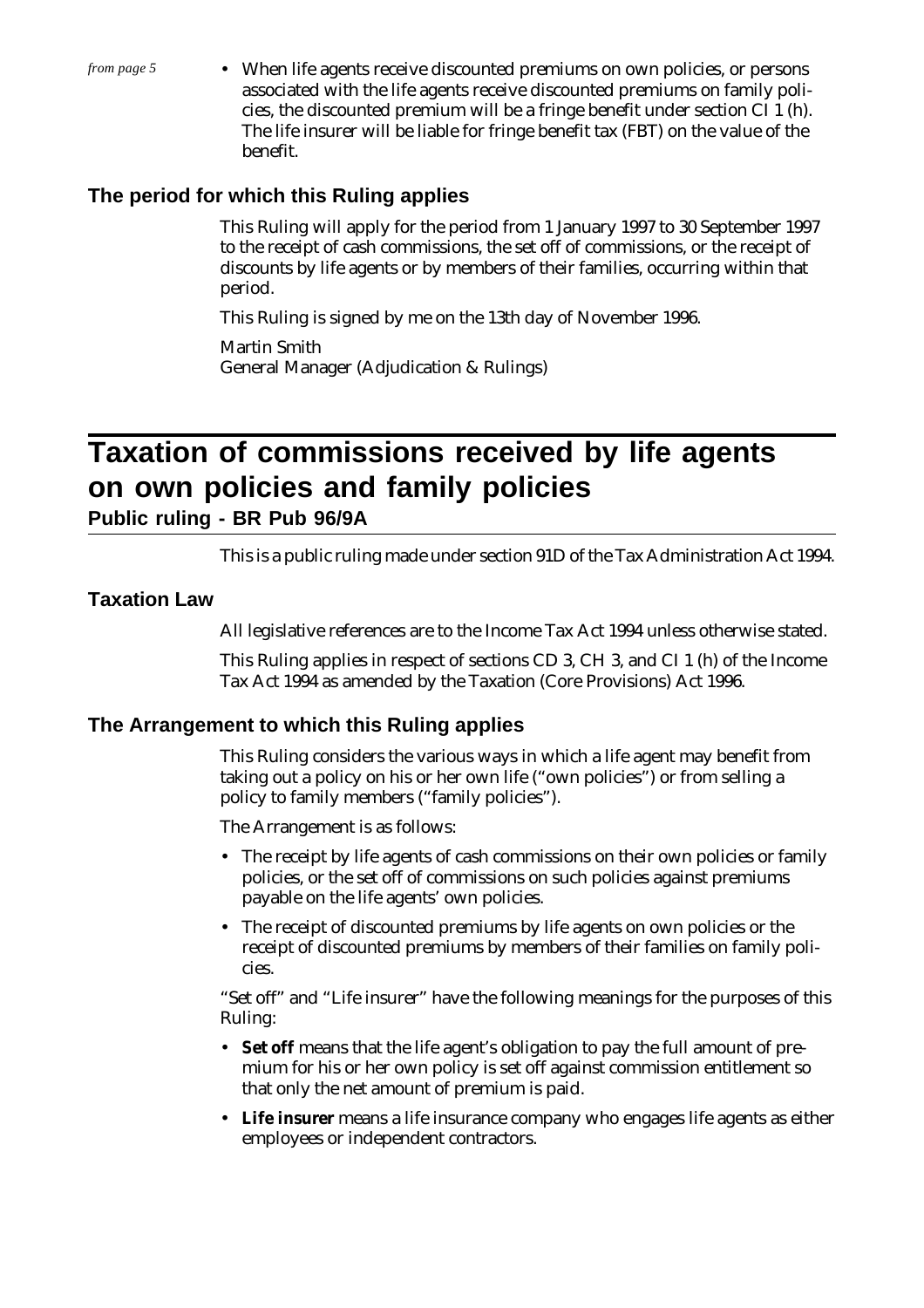# **How the Taxation Law applies to the Arrangement**

The Taxation Law applies to the Arrangement as follows:

- Cash commissions received by life agents on own policies or family policies are gross income under section CD 3 (if the life agent is an independent contractor) and section CH 3 (if the life agent is an employee). When life agents set off commissions on such policies, the amount of commission set off is gross income under section CD 3 or CH 3.
- When life agents receive discounted premiums on own policies, or persons associated with the life agents receive discounted premiums on family policies, the discounted premium will be a fringe benefit under section CI 1 (h). The life insurer will be liable for fringe benefit tax (FBT) on the value of the benefit.

# **The period for which this Ruling applies**

This Ruling will apply for the period from 1 January 1997 to 31 December 1999 to the receipt of cash commissions, the set off of commissions, or the receipt of discounts by life agents or by members of their families, occurring within that period.

This Ruling is signed by me on the 13th day of November 1996.

Martin Smith General Manager (Adjudication & Rulings)

# **Commentary on public rulings BR Pub 96/9 and 96/9A**

This commentary is not a legally binding statement, but is intended to provide assistance in understanding and applying the conclusions reached in Public Rulings BR Pub 96/9 and 96/9A ("the Rulings").

The Taxation (Core Provisions) Act 1996 amended a large number of sections in the Income Tax Act 1994. It has done this, in the main, by repealing those provisions and replacing them with new amended provisions. The new provisions take effect from the commencement of each taxpayer's 1997-98 income year (i.e. from 1 April 1997 for standard balance date taxpayers).

Given that the repealed provisions will no longer apply from the commencement of each taxpayer's 1997-98 income year, the Commissioner has produced two rulings. BR Pub 96/9 applies for the period from 1 January 1997 to 30 September 1997. BR Pub 96/9A applies for the period from 1 January 1997 to 31 December 1999.

For example, if a taxpayer has a standard balance date, i.e. 31 March 1997, BR Pub 96/9 will apply to that taxpayer for the period from 1 January 1997 to 31 March 1997. From 1 April 1997 the new provisions take effect and BR Pub 96/9A will apply to that taxpayer for the period from 1 April 1997 to 31 December 1999.

The commentary refers to the Income Tax Act 1994 as amended by the Taxation (Core Provisions) Act 1996. In particular, it refers to sections CD 3 and CH 3

(previously sections BB 4 (a) and BB 4 (b)) and to the concept of "gross income" (previously in the context of these Rulings "assessable income").

The subject matter of the Rulings was previously considered in TIB Volume Four, No.10 (May 1993) at pages 4 and 5. The Rulings replace that earlier statement.

# **Background**

The item *Commissions on Life Insurance sold to Agent's Family* in TIB Volume Four, No.10 (May 1993) stated that:

Commissions received by agents or employees of Life Insurance Offices who take out life insurance policies on their own lives or on the lives of their immediate family members should be regarded as reductions or discounts from the premiums payable under the policies, and not as assessable income. In this context "immediate family" means the agent's or employee's spouse and dependent children. The provision of such benefits by the employer will be subject to FBT, unless excluded from the definition of Fringe Benefit by section  $336N(1)(i)(ii)(B)$  of the Income Tax Act 1976 ("the Act").

A number of taxpayers asked the Commissioner to reconsider this policy.

The Commissioner now takes a different view. Cash commissions received by life agents on own policies or family policies are gross income.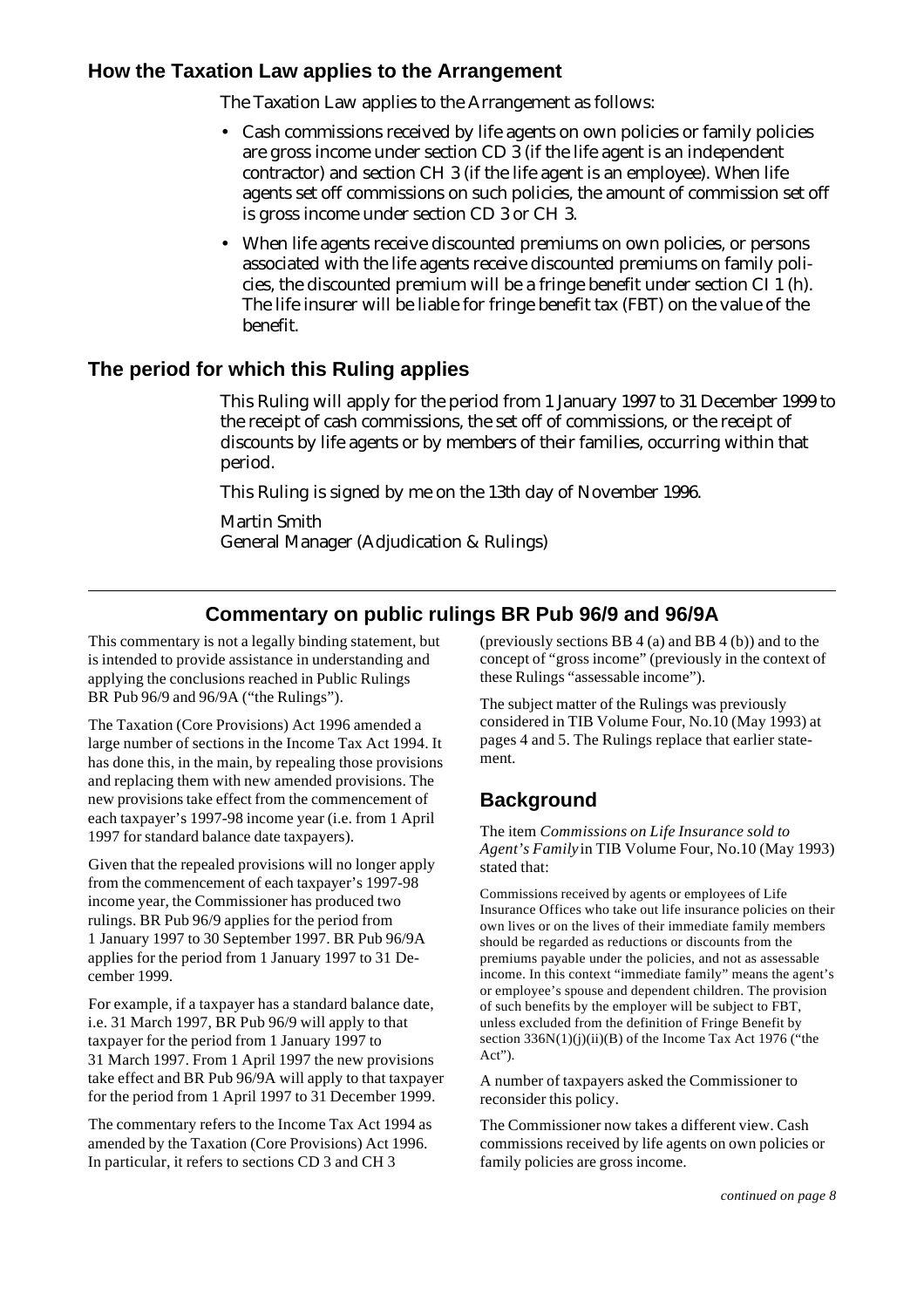The payment of a commission arises from an arrangement between the life agent and the life insurer. The life agent receives the commission for introducing business to the life insurer, not for taking out the policy and paying the premiums.

## **Legislation**

| <b>Income Tax</b><br>Act 1994 <sup>1</sup> | <b>Income Tax</b><br>Act 1994 <sup>2</sup> | <b>Income Tax</b><br><b>Act 1976</b> |
|--------------------------------------------|--------------------------------------------|--------------------------------------|
| CD <sub>3</sub>                            | BB4(a)                                     | 62(2)(a)                             |
| CH <sub>3</sub>                            | BB4(b)                                     | 62(2)(b)                             |
| CI 1                                       | CI 1                                       | 336N                                 |
| CI <sub>3</sub>                            | CI 3                                       | 336O                                 |
| GC 15(1)                                   | GC 15(1)                                   | 336N(3)                              |
| OD7(1)                                     | OD7(1)                                     | 8(1)                                 |

#### Section CD 3 states:

The gross income of any person includes any amount derived from any business.

#### Section CH 3 states:

All monetary remuneration derived by a person is gross income.

Section OB 1 defines "employer" and "employee" for the purposes of the FBT rules. "Employee" means:

...a person who will receive, receives, or has at any time received, or who will be, is, or has at any time been entitled to receive, a source deduction payment...

#### "Employer" means:

...a person who will pay, pays, or has at any time paid, or who will be, is, or has at any time been liable to pay, a source deduction payment...

"Source deduction payment" is defined in section OB 2 as:

...a payment by way of salary or wages, an extra emolument, or a withholding payment.

Section CI 1 defines "fringe benefit". Under section CI 1 (h), a fringe benefit includes any benefit that consists of:

Any benefit of any other kind whatever, received or enjoyed by the employee in the quarter or...income year,-

being, as the case may be...a benefit that is used, enjoyed, or received, whether directly or indirectly, in relation to, in the course of, or by virtue of the employment of the employee (whether that employment will occur, is occurring, or has occurred) and which is provided or granted by the employer of the employee;...

Section CI 3 provides the methods for calculating the value of a fringe benefit. When services are provided to an employee, and the services are provided as part of the employer's business, the fringe benefit is valued in accordance with section CI  $3(10)(a)$ :

Where the services were provided by the employer of the employee where the employer of the employee, as part of that employer's business, normally provides such services for payment, the price for which, at the time when the services were so provided to the employee, services identical or similar to those services were customarily provided by the employer of the employee to a member of the general public in the open market in New Zealand on ordinary trade terms between buyers and sellers independent of each other:

#### Section GC 15 (1) states:

For the purposes of the FBT rules, where any benefit which, if it were provided for or granted to an employee would be a fringe benefit, is provided or granted by the employer of the employee,...for or to a person other than the employee of the employer, the employee of the employer and the other person being associated persons, that benefit shall be deemed to be a benefit provided for or granted to the employee by the employer of the employee.

For the purposes of section GC 15 "associated person" is defined in section OD 7 (1). That section states that:

For the purposes of this Act, unless the context otherwise requires, at any time associated persons or persons associated with each other are-

...

(c) Two persons who are at the time relatives;...

"Relative" is defined in section OB 1:

- (a) Except in the international tax rules, in relation to any person, means any other person connected with the firstmentioned person by blood relationship, marriage, or adoption; and includes a trustee of a trust under which a relative has benefited or is eligible to benefit; and for the purposes of this paragraph-
	- (i) Persons are connected by blood relationship if within the fourth degree of relationship:
	- (ii) Persons are connected by marriage if one is married to the other or to a person who is connected by blood relationship to the other:
	- (iii)Persons are connected by adoption if one has been adopted as the child of the other or as a child of a person who is within the third degree of relationship to the other:

# **Application of the Legislation**

## **1. Cash commissions received by life agents on their own policies or family policies**

"Income" is not a term of art and has to be examined in accordance with ordinary concepts and usages (*Scott v C of T* (1935) 35 SRNSW 215 at page 219). The courts have identified several criteria that are considered to be the hallmarks of receipts of an income nature. The High Court in *Reid v CIR* (1983) 6 NZTC 61,624 at page 61,629 described the criteria as follows:

- Income is something which comes in; and
- Income imports the notion of periodicity, re-occurrence and regularity; and
- Whether a particular receipt is income depends upon its quality in the hands of the recipient.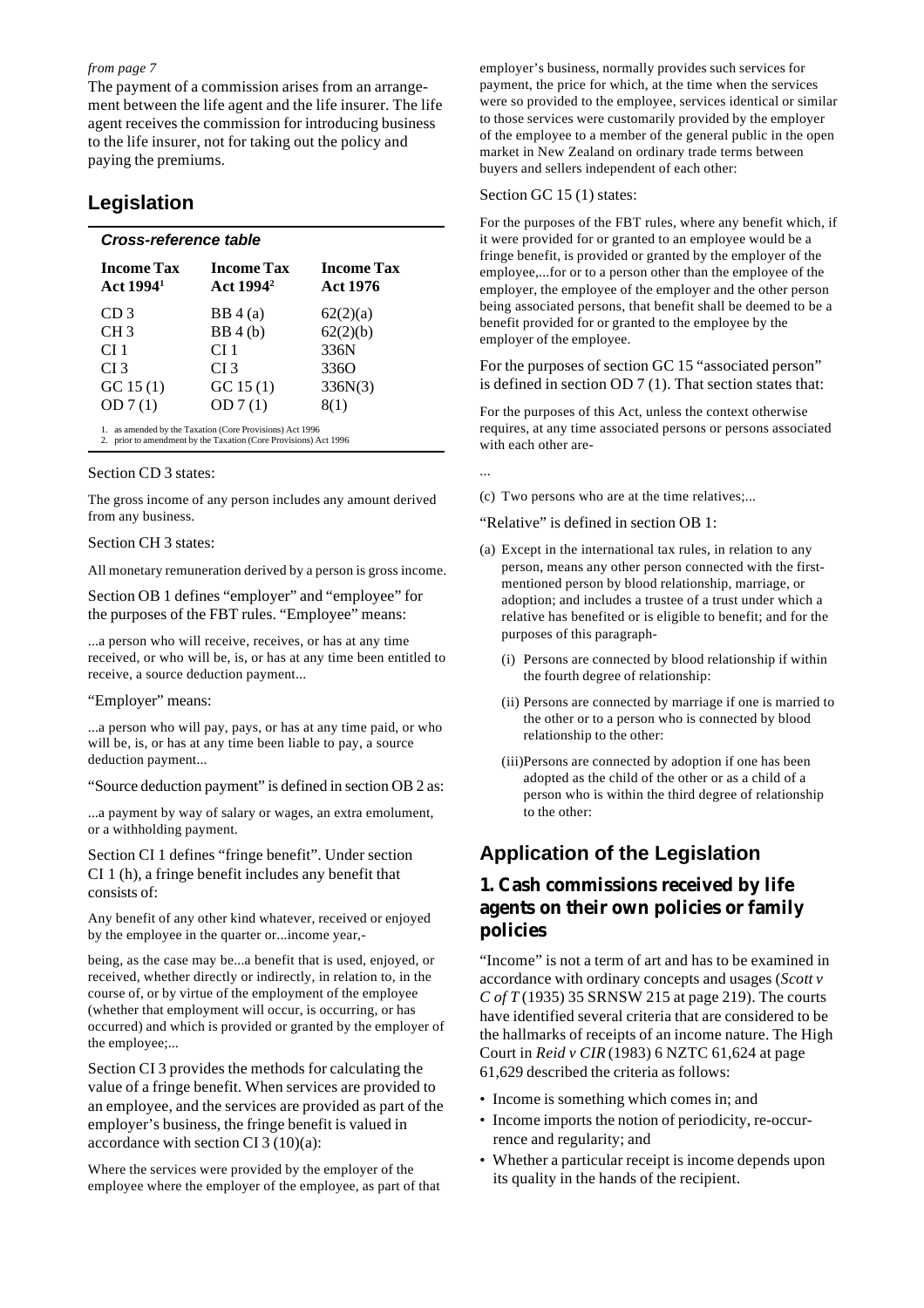An important feature of income is that it is something which comes in. This was emphasised in *Lambe v IR Commrs* (1933) 18 T.C. 212 where Finlay J said at page 217:

Of course income may be of various sorts,...but none the less the [income] tax is a tax on income. It is a tax on what in one form or another goes into a man's pocket. That is the general principle.

Cash commissions received by life agents on own policies or family policies come in, in the same way that commissions from the sale of policies to unrelated third parties come in.

The major determinant in many cases is the periodic nature of the payment. Generally, commission income is periodic in nature. However, this in itself is not enough. It is necessary to consider the relationship between the life insurer and the life agent to determine the quality of the commission in the hands of the life agent.

#### *Alternative arguments*

One possible argument is that commissions received by life agents on their own policies are not income but are the proceeds from mutual transactions.

#### *Mutual transactions*

The general principle of income tax known as mutuality starts from the premise that a person cannot make a profit from trading with himself or herself, or with a body or association of persons of which the person is a member. In *Sydney Water Board Employees' Credit Union Ltd v FC of T* (1973) ATC 4,129 Barwick J said:

The description "mutuality principle" is used, unfortunately as I think, to express the reason for the conclusion that the return to a taxpayer of a share of the surplus of a fund to which he has contributed in common with others after its use for a purpose agreed between them is not income...**What distinguishes the amount refunded in such circumstances from profit or income is that the payment is made out of moneys which are in substance the moneys of the contributors**. (At page 4,131.)

*Prima facie* the profits from mutual transactions are not gross income.

There are numerous cases discussing the mutuality principle. Most discuss the situation where a person trades with a body or association of persons of which he or she is a member. There was some discussion of the principle that a person cannot trade with himself or herself in *Dublin Corporation v M'Adam* 2 T.C. 387 at page 397. The Court stated that:

There must be, at least, two parties...If these two parties are identical, in my opinion there can be no trading. No man, in my opinion, can trade with himself; he cannot, in my opinion, make, in what is its true sense or meaning, taxable profit by dealing with himself; and in every case of this description it appears to be a question on the construction of the Act whether the two bodies - the body that supplies and the body or class that has to pay - were either identical, or, upon the true construction of the Act, must be admitted to have been held by the Legislature to be identical...

#### *Does the mutuality principle apply?*

Although the life agent is the person who enters into the policy which *causes* the commission to be paid, the commission is not a return of the life agent's own money. The commission comes from a source outside of the life agent, i.e. from the funds of the life insurer. The life agent is paid the commission for introducing business to the life insurer, not for taking out the policy and paying the premiums.

Case law indicates that the mutuality principle only applies when a person trades with himself or herself, i.e. there is only one party to the transaction giving rise to the income. Here there are two parties to the transaction. The commission arises from the sale of a life insurance product by one party (the life insurer) to another party (the life agent). It does not matter that the life insurance product is sold by the life insurer through the life agent. There are still two parties to the transaction.

#### *Mutuality principle - conclusion*

The mutuality principle does not apply to commissions received by life agents on their own policies.

#### *Discount on premiums*

It may also be argued that cash commissions received by life agents on own policies should be regarded as discounts from the premiums payable under the policy and not as gross income. For example, a life agent takes out a policy on his or her life. The premium is \$1,000. The life agent receives a cash commission of \$200. The \$200 can be seen as a discount, i.e. the 'real' cost of the policy is \$800.

As discussed in the background to the Rulings, this was the view taken in *Commissions on Life Insurance sold to Agent's Family* in TIB Volume Four, No.10 (May 1993).

The treatment of cash commissions as reductions or discounts from the premiums payable under the policies is not supported by the legislation.

The commission payment arises from an arrangement between the life agent and the life insurer. The life agent receives the commission for introducing business to the life insurer, not for taking out the policy and paying the premiums.

#### *Conclusion*

Cash commissions received by life agents on own policies or family policies are gross income under section CD 3 or CH 3.

#### **2. Life agents' commission is set off**

Life agents may set off commissions on own policies or family policies against the premiums payable on their own policies.

Under section EB 1 (1), an amount is deemed to have been derived by a person although it has not actually been paid to the taxpayer, or received by the person, or already become due or receivable, if that amount: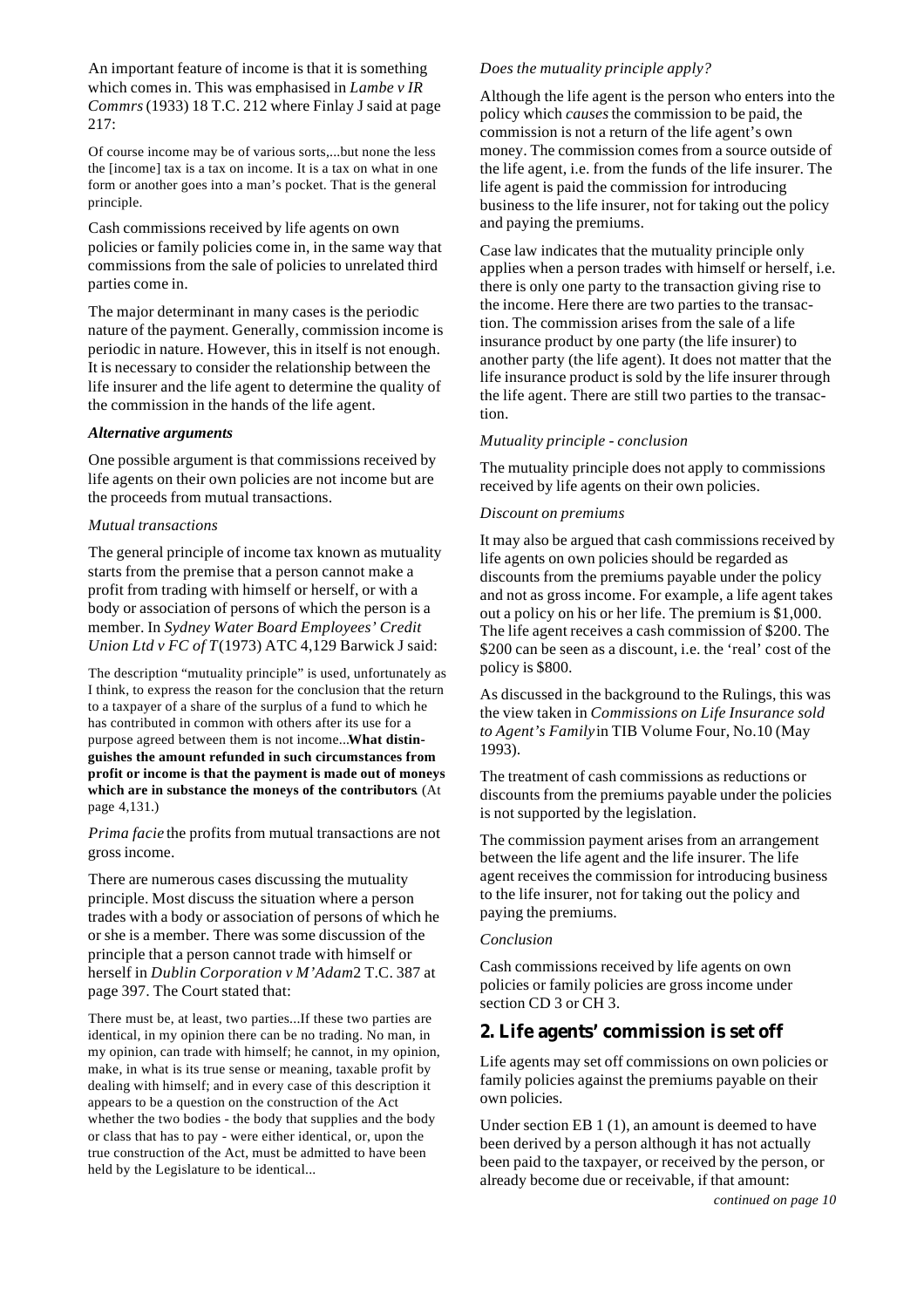...has been credited in account, or reinvested, or accumulated, or capitalised, or carried to any reserve, sinking, or insurance fund, or otherwise dealt with in the person's interest or on the person's behalf.

Case law has established that income is derived under section EB 1 when the taxpayer does not receive a payment of that income, but some other benefit moves to the taxpayer. This has been found to occur when income that would otherwise have been paid to the taxpayer is diverted for uses that are of benefit to the taxpayer (*Dunn v C of IR* (1974) 1 NZTC 61,245).

When life agents set off the commission, the amount of commission is gross income under section CD 3 or CH 3. The commission (which would otherwise have been paid to the agent) is diverted for uses that are of benefit to the life agent, i.e. payment of the premiums on own policies.

The practice of setting off commissions on policies may also occur in respect of policies sold to third parties. For example, a life agent sells a policy to an unrelated third party and becomes entitled to a commission. Instead of being paid the commission, the life agent sets the commission off against premiums payable on own policies. Here, the commission, although not paid to the life agent, is derived by the life agent and is therefore gross income.

# **3. Receipt of discounted premiums by life agents on own policies or by members of life agents' families on family policies**

It is common for life insurers to allow life agents to receive lower commissions in order to discount premiums to prospective clients. The Commissioner understands that if a life agent does not charge a commission on the sale of a policy, there is a corresponding reduction in the premiums payable under that policy.

The Commissioner also understands that when life agents do not charge commissions on their own policies or on family policies, the premiums payable under those policies are reduced.

Life agents who do not charge commissions on policies sold to third parties are not assessable on any notional commission, i.e. the amount of commission which would have been received. As discussed, an important feature of income is that it is something which comes in. When a life agent does not charge commission no income comes in.

This must also be the case when life agents do not charge commission on their own policies or family policies. As the life agent receives no commission, no income arises.

#### *Alternative arguments*

An important feature of income is that it is something which comes in. When life agents do not charge commission on their own policies no money comes in. They do not receive a cash commission. However, if life

agents have the option of receiving a commission, or not receiving a commission and receiving a discounted premium, the issue of convertibility arises. In particular, does the existence of the option (to receive the commission in lieu of the discounted premium) mean that the discounted premium is convertible into money, and therefore assessable?

#### *Case law*

The principle of convertibility was initially laid down in *Tennant v Smith* [1892] 3 T.C. 158. *Tennant* involved a bank employee who received a benefit in the form of rent free accommodation. The issue was whether the accommodation was assessable under Schedule E of the UK legislation (by virtue of the words "salaries, fees, wages, perquisites or profits payable"). The Court held that the taxpayer would only be taxable if what he received was convertible into money, i.e. was money or money's worth. Because the taxpayer could not sublet the accommodation or turn it to pecuniary account in any other way, he was not taxed.

The principle of convertibility has been discussed and applied by the New Zealand courts on a number of occasions. See *C of IR v Parson* (No. 2) (1968) NZLR 574, *Stagg v Inland Revenue Commissioner* (1959) NZLR 1,252, and *Dawson v Commissioner of Inland Revenue* (1978) 3 NZTC 61,252.

The convertibility test is normally satisfied by demonstrating that the benefit may be sold or exchanged for money. ( In *Stagg* the value of holiday airfares given to an employee were held not to be assessable income of the employee. The employee could not sell the fares or require the company to give him the equivalent cash value.)

However, it is clear from case law that there are other ways in which convertibility can be satisfied. See *Abbott v Philbin* [1961] 2 All E.R. 763 and *Heaton (Inspector of Taxes) v Bell* [1969] 2 All E.R. 70.

The principle of convertibility was considered by the New Zealand Supreme Court in *Dawson*. The taxpayer subscribed for debenture stock under a debenture holders' colour television plan. Under that plan a person could subscribe for debenture stock and would receive in return a TV free of hire for five years. No interest was payable on the debentures.

The Commissioner argued that the use of the TV set was the substitution of one form of a benefit for another, i.e. interest, and that in taking the hire of the set rather than the payment of interest, the taxpayer received a benefit which could be valued in terms of money.

#### McMullin J said at page 61,258:

In the view which I take of this matter, it is of some importance to note that Objector did not apply for a television set as an alternative to an interest-bearing investment. It is true that it was open to him initially to choose to invest in interestbearing stock as, I have no doubt, many other investors did, but he completed his application for a television set and a television set only.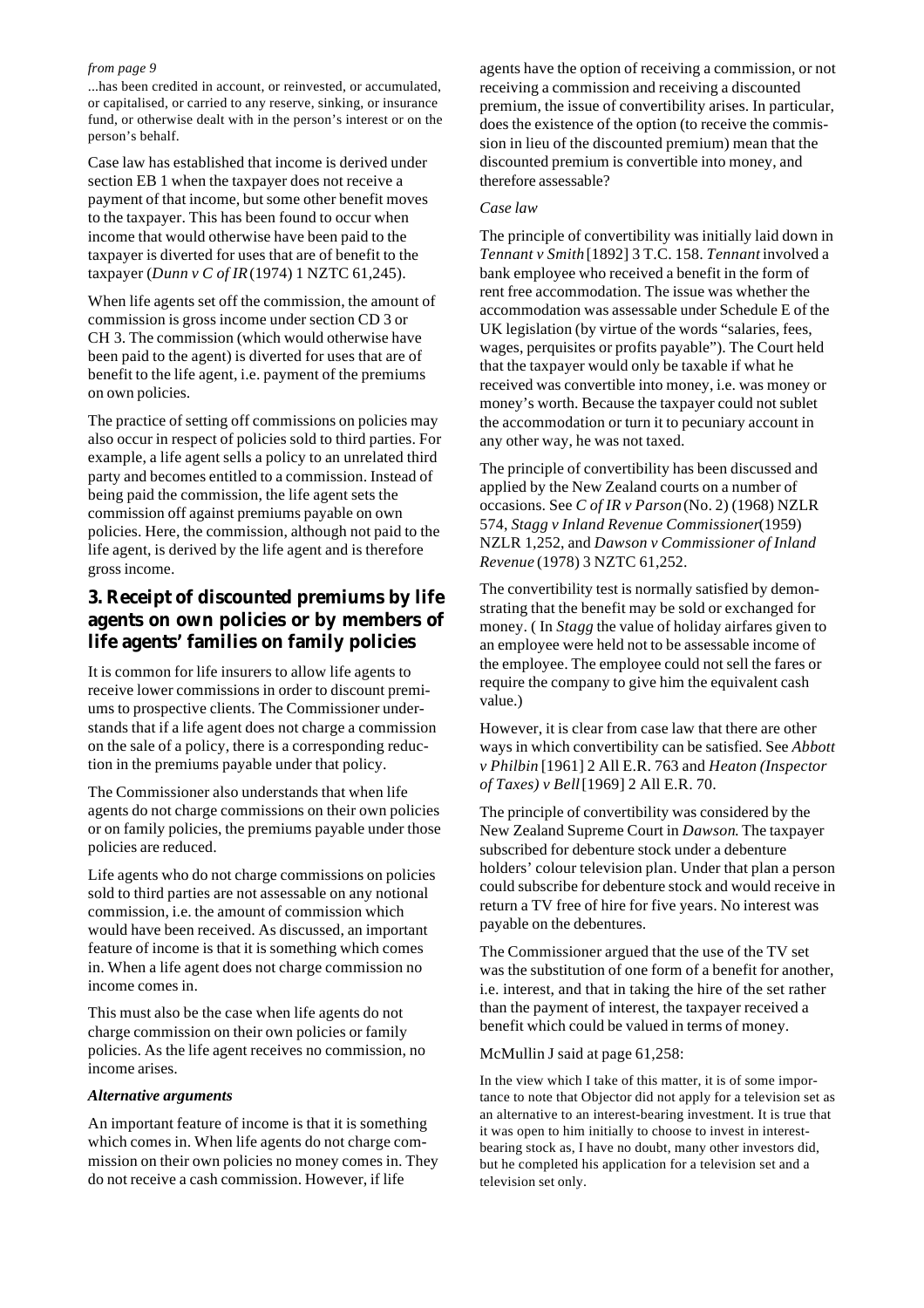The Court held that the benefit which the taxpayer received was that he did not have to pay rental for the TV. That benefit did not constitute income in the ordinary sense because the benefit received by the taxpayer was not in monetary form, nor was it capable of being sold, surrendered, assigned, or mortgaged for money or money's worth.

Arguably *Dawson* provides some support for the view that the receipt of a discounted premium is convertible into money or money's worth, the discounted premium being a substitution for the commission. It may be implied from the Court's comments in *Dawson* that if the taxpayer had the option of investing and receiving either a TV set or an interest-bearing investment, and in fact received a TV set, the benefit would be convertible into money.

However, the better view is that discounted premiums are not convertible into money or money's worth.

The fact that a life agent initially has the choice of receiving a commission, or not receiving a commission and receiving a discounted premium, is not relevant. The issue of convertibility is considered at the time the taxpayer receives the benefit.

If a life agent chooses to receive a commission, no question of convertibility arises as the commission is money.

However, when a life agent chooses to receive a discounted premium, it is the discounted premium itself which must be convertible into money or money's worth. At the time the discounted premium is received it cannot be converted into money. Therefore, the convertibility principle does not apply.

#### *Conclusion*

When life agents receive discounted premiums on own policies or members of their families receive discounted premiums on family policies, the amount of the discount is not gross income of the life agent.

## **4. FBT and discounted policies**

A life insurer who provides discounted premiums to life agents on own policies or to members of their families on family policies may be liable to FBT.

For the purposes of FBT a life agent is an "employee", regardless of whether the life agent is an employee or an independent contractor at common law.

#### *Employee vs independent contractor*

The terms "employee", "employer" and "employment" are defined for FBT purposes by reference to the PAYE system.

Section OB 1 defines "employee" for the purposes of the FBT rules as:

...a person who will receive, receives, or has at any time received, or who will be, is, or has at any time been entitled to receive, a source deduction payment...

Section OB 2 defines "source deduction payment" as:

...a payment by way of salary or wages, an extra emolument, or a withholding payment.

"Withholding payment" is defined in section OB 1 as:

...a payment which is declared by regulations under this Act to be a withholding payment for the purposes of the PAYE rules:

Under section 4 of the Income Tax (Withholding Payments) Regulations 1979, all payments of the classes specified in the Schedule to the regulations are withholding payments for the purposes of the PAYE rules. Included in Part A of the Schedule are commissions or other remuneration to insurance agents or sub-agents, or to salesmen.

A life agent who is an employee at common law is an "employee" for the purposes of FBT because of receiving a source deduction payment, namely salary and wages. A life agent who is an independent contractor at common law is also an "employee" for the purposes of FBT because of receiving a source deduction payment, namely withholding payments.

#### *Discounts on family policies*

If an employer provides a benefit to an associated person of any of the employer's employees, i.e. a member of the life agent's immediate family (and the benefit would have been a fringe benefit if provided to an employee), section GC 15 (1) deems the benefit to be a benefit provided to the employee.

For the purposes of section GC 15, "associated person" is defined in section OD 7 (1).

An "associated person" includes two persons who are at the time relatives.

A relative of a life agent is any person connected with the life agent:

- By blood relationship (if within the fourth degree of relationship); or
- By marriage (persons are connected by marriage if one is married to the other or to a person who is connected by blood relationship to the other); or
- By adoption (persons are connected by adoption if one has been adopted as the child of the other or as a child of a person who is within the third degree of relationship to the other).

#### *Is there a fringe benefit?*

As discussed above, when a life agent does not charge a commission and receives a discounted premium, that discounted premium is not gross income of the life agent.

A discounted premium which represents a reduction is charges other than commission and is also not gross income. A discount is not regarded as gross income. Income is something which comes in, not something that is saved from going out (see *Tennant* Lord Halsbury at page 165).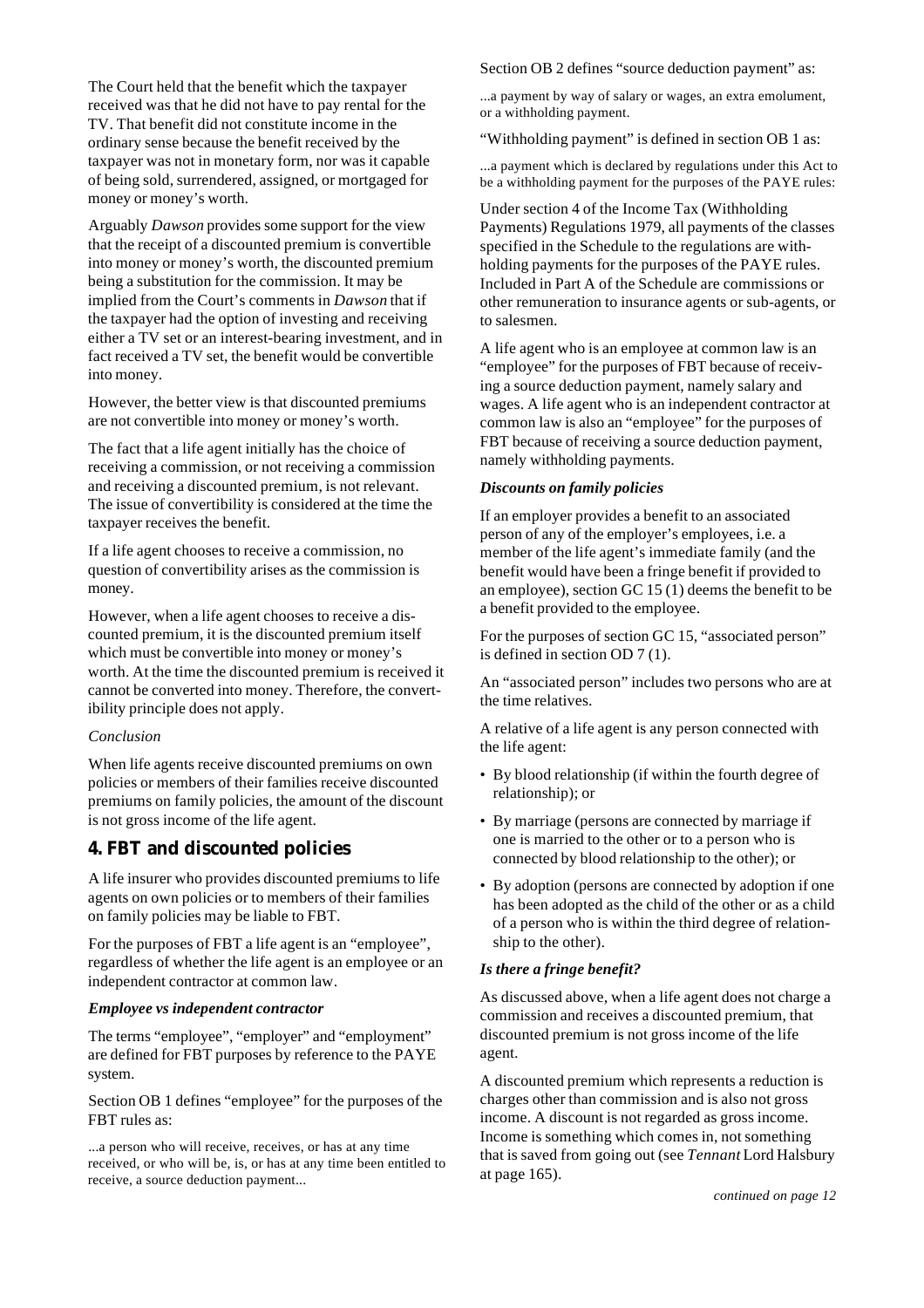The issue then is whether discounted premiums received by life agents on own policies or discounted premiums received by members of their families on family policies constitute fringe benefits.

#### *Analysis*

Section CI 1 defines "fringe benefit" for the purposes of the FBT rules:

In the FBT rules, "fringe benefit", in relation to an employee and to any quarter...or income year, means any benefit that consists of-

...

Any benefit of any other kind whatever, received or enjoyed by the employee in the quarter or...income year,-

being, as the case may be...a benefit that is used, enjoyed, or received, whether directly or indirectly, in relation to, in the course of, or by virtue of the employment of the employee (whether that employment will occur, is occurring, or has occurred) and which is provided or granted by the employer of the employee;...

It is clear from these opening words that in order to be a fringe benefit there must be some *benefit* to the employee, provided or granted by the employee's employer.

It may be argued that when life agents do not charge a commission on their own policies and receive discounted premiums, no benefit arises to the life agents because the benefit is also available to members of the public. (Life agents have a discretion to reduce their commission in order to reduce premiums on policies sold to members of the public).

If a life agent purchases a life insurance policy at full value, i.e. the full amount of premiums are payable, there is no benefit to the life agent or his or her family. However, when a commission is not charged the full amount of premium is not paid. If a life agent does not charge commission, be it on an own policy or a policy sold to a member of the public, the amount of premium payable under the policy is reduced. This reduction in premium is clearly a benefit to the life agent and the public alike.

A life agent who receives a discounted premium, when the discount represents a reduction in charges other than commission, clearly receives a benefit. The benefit being the receipt of the services of the employer (the life insurance policy) for less than market value.

Therefore, discounted premiums received by life agents on own policies and discounted premiums received by members of their families on family policies are fringe benefits under section CI 1 (h).

Note that sections CI 1 (e) and CI 1 (f) do not apply to discounts received by life agents (or associated persons) on own policies or family policies. The policies sold by

the life agent are not "sick, accident, or death benefit funds" as defined in section

CB 5 (2) (see CI 1 (e)), nor is the discount a "specified insurance premium" as defined in section OB 1. The life insurer does not pay the life insurance premiums of the life agent or the agent's family on the life agent's own policies or family policies (see section CI 1 (f)).

#### *Value of the benefit*

The Act provides methods for valuing a fringe benefit.

Specific provisions exist for determining the value of services provided to an employee when they are provided as part of the employer's business.

Here the benefit is the provision of a life insurance policy at less than market value. The life insurer is in the business of selling such life insurance policies to the general public. Therefore, section CI 3 (10)(a) applies to determine the value of the benefit.

The extent to which the benefit is subject to FBT will depend on the extent to which the discounts provided to life agents or members of life agents' family are greater than the discounts available to members of the general public.

It is a question of fact whether the price paid for the policy by the life agent is the same as is customarily paid by a member of the general public in the open market on ordinary trade terms between buyers and sellers independent of each other. There will be no taxable value if the amount paid by the employee is the same as, or exceeds, the price customarily paid by a member of the general public in the open market on ordinary trade terms between buyers and sellers independent of each other.

#### *Expenditure on account of an employee*

The Rulings cover the situation when an employer (the life insurer) provides a benefit to the employee or associated person (the life agent or relative) by discounting the premiums payable by the life agent on the insurance policy. It does not seek to address the situation when the life insurer pays the life insurance premium of a life agent.

When a life insurer pays a life agent's insurance premiums, that expenditure will be expenditure on account of an employee if the employee is liable to pay the insurance premiums. Expenditure on account of an employee is monetary remuneration and is assessable income to the employee.

When a life insurer pays a life agent's insurance premiums, and the life insurer is liable for those premiums, that expenditure is a fringe benefit (unless expressly excluded from the definition of fringe benefit in section CI 1).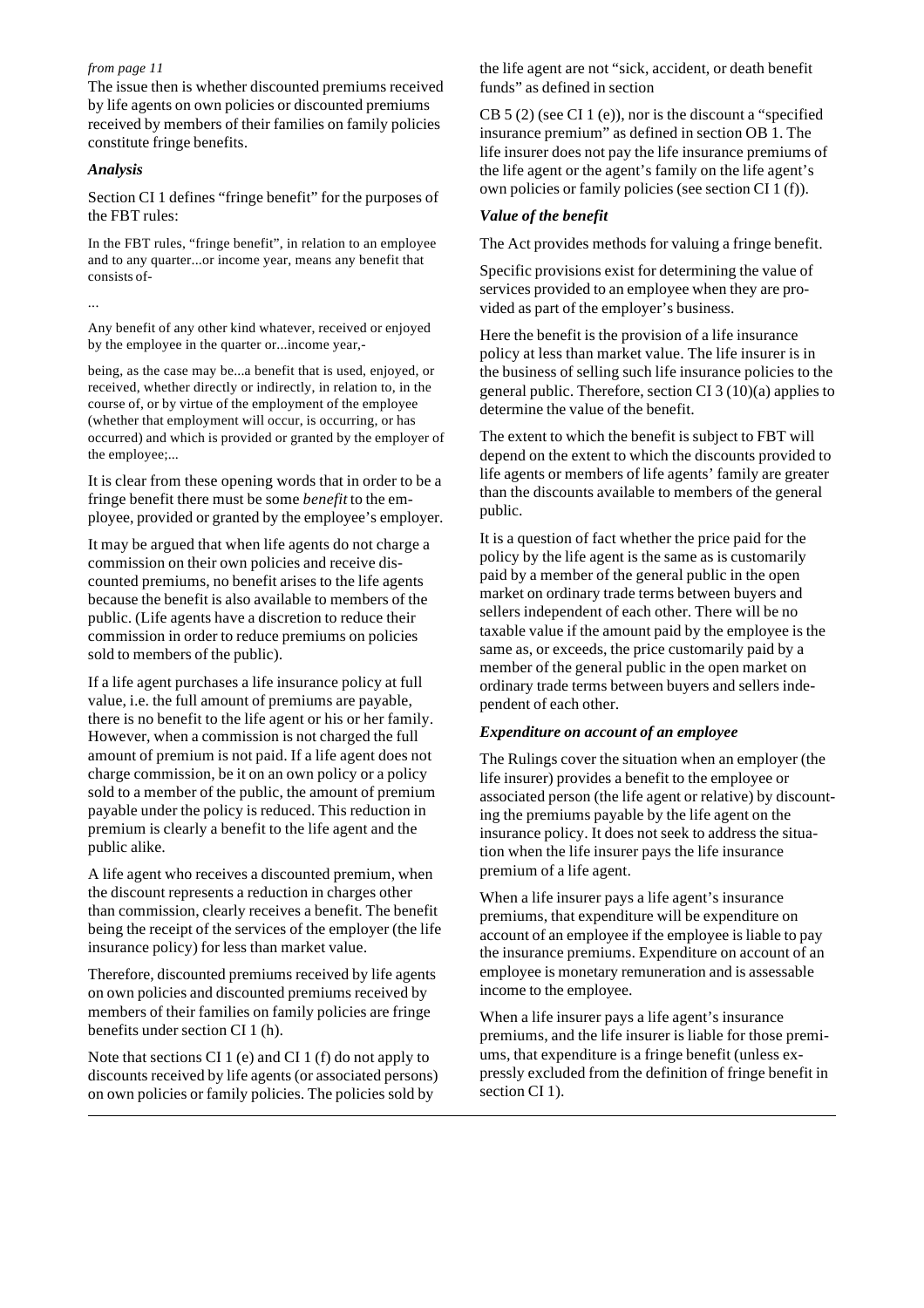# **GST - advertising space and advertising time sold to non-residents**

**Public ruling - BR Pub 96/10**

This is a public ruling made under section 91D of the Tax Administration Act 1994.

# **Taxation Laws**

All legislative references are to the Goods and Services Tax Act 1985 unless otherwise stated.

This Ruling applies in respect of sections 11(2)(e) and 60(2).

# **The Arrangement to which this Ruling applies**

The Arrangement is the supply of advertising space in a publication, or the supply of advertising time on radio or television (or other broadcasting service) by a GST registered person to a non-resident person who is outside New Zealand at the time the services are performed.

For the purposes of this Ruling, the supply of advertising space or advertising time means the service of communicating an advertising message, and includes all steps involved in providing this service by the supplier of the advertising space or time.

# **How the Taxation Laws apply to the Arrangement**

The Taxation Laws apply to the Arrangement as follows.

# **Section 11(2)(e)**

The supply of the service of providing advertising space in a publication or advertising time on radio or television (or other broadcasting service) is zerorated under section  $11(2)(e)$  if the service is supplied contractually for and to a non-resident who is outside New Zealand at the time the service is performed. The supply is zero-rated irrespective of whether a New Zealand resident also otherwise benefits from the supply.

The supply of advertising space in a publication or advertising time on radio or television (or other broadcasting service) is not supplied "directly in connection with" any land (or improvement thereto) or moveable personal property situated in New Zealand for the purposes of section 11(2)(e). This is because:

- The provision of advertising space in a publication or advertising time on radio or television (or other broadcasting service) is not supplied directly in connection with the subject matter of the advertisement; and
- Where the supply is one of advertising space in a publication, the services are not supplied directly in connection with the publication itself.

# **Section 60(2)**

If the supply is made to a New Zealand resident person who is acting as an agent for a non-resident principal, section 60(2) deems the supply to be made to the non-resident principal and not the resident agent. Section  $11(2)(e)$  will apply to zero-rate the supply of services, provided that all the other requirements of section 11(2)(e) are satisfied.

If services are supplied to a non-resident person who is acting as an agent for a New Zealand resident principal, section  $11(2)(e)$  does not apply to zero-rate the supply of services. Section 60(2) deems the supply to be made to the New Zealand resident principal.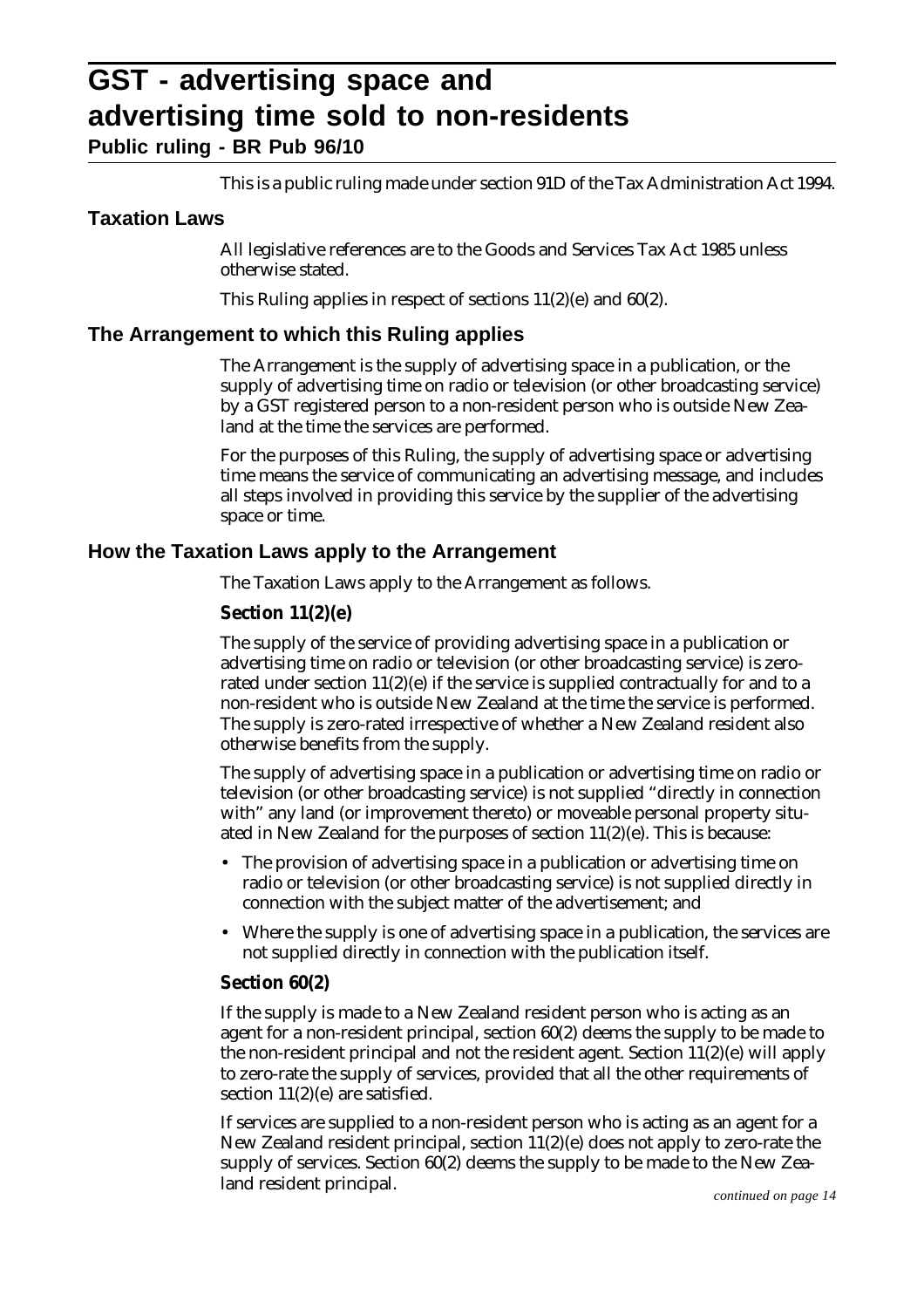#### **The period for which this Ruling applies** *from page 13*

This Ruling will apply for the period from 1 December 1996 and 30 November 1999.

This Ruling is signed by me on the 13th day of November 1996.

Martin Smith General Manager (Adjudication & Rulings)

# **Commentary on public ruling BR Pub 96/10**

This commentary is not a legally binding statement, but is intended to provide assistance in understanding and applying the conclusions reached in Public Ruling BR Pub 96/10 ("this Ruling").

The subject matter covered in this Ruling was previously dealt with in TIB Volume Six, No.2 (August 1994) at page 14. This Ruling supersedes that earlier policy.

# **Background**

In July 1994, the High Court delivered its judgment in *Wilson & Horton v CIR* (1994) 16 NZTC 11,221. The case dealt with the circumstances in which a newspaper publisher should account for GST on the services of placing advertisements for non-resident clients. The High Court held that:

- To qualify for zero-rating under section 11(2)(e), services must be provided "contractually to" and "beneficially for" a non-resident person. If a New Zealand resident receives the benefit of the advertising services, the services are not zero-rated; and
- The provision of advertising space and related services is not supplied directly in connection with the subject matter of the advertisements.

Wilson & Horton appealed this decision to the Court of Appeal (*Wilson & Horton v CIR* (1995) 17 NZTC 12,325). The Court of Appeal held in favour of the taxpayer, and concluded that the supply of advertising space in New Zealand by Wilson & Horton to nonresident clients is zero-rated under section 11(2)(e) of the Goods and Services Tax Act 1985, irrespective of whether a New Zealand resident also benefits from the supply. The Commissioner did not appeal this decision.

# **Legislation**

Section  $11(2)(e)$  zero-rates a supply of services when:

The services are supplied for and to a person who is not resident in New Zealand and who is outside New Zealand at the time the services are performed, not being services which are supplied directly in connection with -

- (i) Land or any improvement thereto situated inside New Zealand; or
- (ii) Moveable personal property (other than choses in action, and other than goods to which paragraph (ca) of this subsection applies) situated inside New Zealand at the time the services are performed; -

Section 60 sets out the GST agency provisions. Section 60(2) states:

Subject to this section, for the purposes of this Act, where any registered person makes a taxable supply of goods and services to an agent who is acting on behalf of another person who is the principal for the purposes of that supply, that supply shall be deemed to be made to that principal and not to that agent:

# **Court of Appeal decision**

The Court of Appeal held that the supply of the publication of advertisements by Wilson & Horton to nonresident clients qualified for zero-rating under section 11(2)(e), irrespective of whether a New Zealand resident obtains a benefit from the supply.

# **"For and to"**

The Court of Appeal rejected the High Court's interpretation of "for" in section  $11(2)(e)$ , as meaning "beneficially for". The Court of Appeal questioned whether this "benefit" test was workable. The Court noted that there are many parties who may potentially benefit from an advertisement placed by a non-resident, and that it was unlikely that the legislature would have intended a wide group of possible beneficiaries of a service to determine the GST treatment of the service.

In discussing the "for and to" wording in section 11(2)(e), the Court of Appeal examined the possible meanings of "for" that may have been intended by the legislature and rejected the Commissioner's interpretation of "for" as meaning "beneficially for". The Court concluded that "for" in section  $11(2)(e)$  was used for emphasis only. Justice Richardson noted that legislative drafters often convey emphasis through the use of a combination of words and said that (at 12,330):

I am inclined to think that the framers of s11(2)(e) employed both expressions to convey emphasis and perhaps to bring out the intent that the contract must be genuine and so the services must be supplied under that contract to and for the other contracting party.

As a matter of statutory interpretation, the Court said that section  $11(2)(e)$  would have been worded quite differently if the intent had been to preclude zero-rating, unless a non-resident recipient of a supply was the only person who could benefit from the services supplied.

Justice Penlington considered that this result was consistent with one of the underlying themes of zero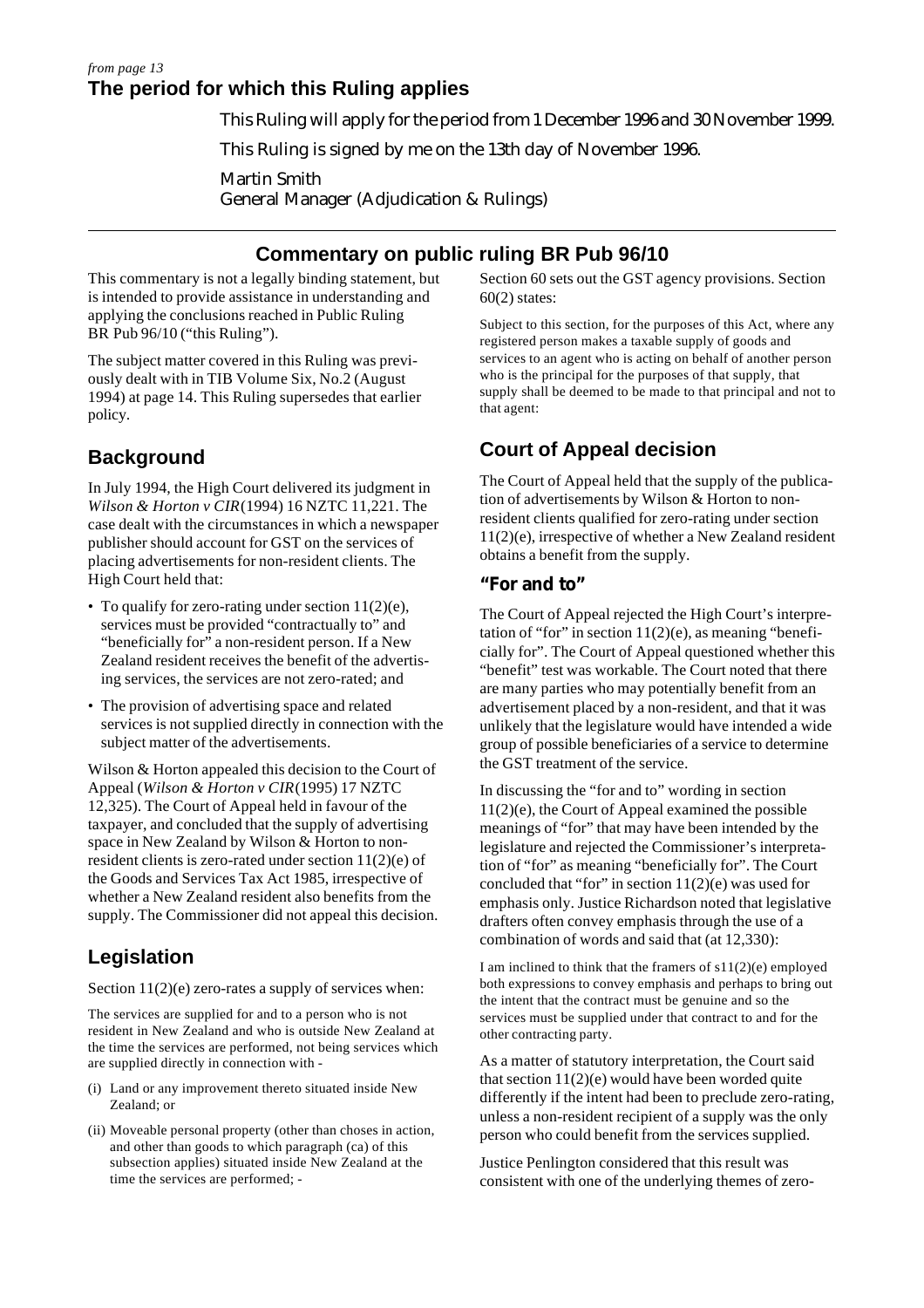rating - the preservation of New Zealand's competitiveness in world trade. It was also recognised that if advertised merchandise is sold in New Zealand, GST will be imposed on the sale at that time.

# **"Directly in connection with"**

The Court of Appeal did not discuss whether the supply was made directly in connection with land or moveable personal property in New Zealand for the purposes of section 11(2)(e). The High Court had accepted that the supply of advertising space in a newspaper was not "directly in connection with" the subject matter of the advertising. During the Court of Appeal hearing, the potential argument that the services are supplied directly in connection with the newspapers themselves was also raised.

However, the Court of Appeal did not allow the Commissioner to introduce this new line of reasoning as it would have changed the basis upon which the assessment was made and objected to. The publishing industry has asked the Commissioner to clarify the application of the "directly in connection with" exclusion in section 11(2)(e) in this context.

# **Application of the Legislation**

The key features of section  $11(2)(e)$  are the phrases "for and to" and "directly in connection with".

# **"For and to"**

The Commissioner accepts the Court of Appeal's interpretation of "for and to" in *Wilson & Horton* for the purposes of section  $11(2)(e)$ . In this context, "for and to" is a composite phrase. "For" simply emphasises "to" and does not connote any requirement that services must be provided for the exclusive benefit of the recipient of the supply. If services are supplied pursuant to a contract with a non-resident and are for that nonresident, section 11(2)(e) will apply to zero-rate the supply regardless of any other benefits also arising to a New Zealand resident (provided that the other requirements of the section are satisfied).

The Court of Appeal's interpretation of "for and to" is not restricted to the supply of advertising space in a newspaper. It also applies to the supply of advertising space in all forms of publication and to the supply of advertising time on radio or television (or other broadcasting service).

This Ruling discusses the application of section 11(2)(e) to the supply of advertising space in publications, such as newspapers and magazines. The Ruling also covers the supply of advertising time on radio and television, or by way of any other broadcasting service, e.g. the internet. For the purposes of the Ruling, the supply of advertising space or advertising time means the service of communicating an advertising message, and includes all steps involved in providing this service by the supplier of the advertising space or time.

# **"Directly in connection with"**

A supply of services to a non-resident will not be zerorated under section  $11(2)(e)$  if the services are supplied "directly in connection with" any land (or improvement to the land) or moveable personal property (other than choses in action and goods which are referred to in section  $11(2)(ca)$ ) situated in New Zealand at the time the services are performed. The Court of Appeal in *Wilson & Horton* did not discuss the meaning of "directly in connection with" in section  $11(2)(e)$ , nor resolve whether advertising space is supplied directly in connection with the newspapers in which advertisements are placed.

#### *Case law*

The determination of whether or not services are supplied "directly in connection with" land or moveable personal property depends on the circumstances in which the services are supplied. In *Case E84* (1982) 5 NZTC 59,441, the TRA considered the meaning of the phrase "in connection with" in the context of section 165 of the Income Tax Act 1976 (section DJ 5 of the Income Tax Act 1994) and noted that (at 59,446):

It is a matter of degree whether, on the interpretation of a particular statute, there is a sufficient relationship between subject and object to come within the words "in connection with" or not. It is clear that no hard and fast rule can be or should be applied to the interpretation of the words "in connection with". Each case depends on its own facts and the particular statute under consideration.

In the context of GST, the meaning of "directly in connection with" for the purposes of section  $11(2)(a)$ , prior to its amendment in 1988, has been judicially considered by the High Court in *Auckland Regional Authority v CIR* (1994) 16 NZTC 11,080 and the Taxation Review Authority (TRA) in *Case P78* (1992) 14 NZTC 4,532. Before amendment, section 11(2)(a) provided for zero-rating of services supplied "directly in connection with" transportation. The High Court and TRA cases concerned the application of section  $11(2)(a)$ to various charges (landing dues, international terminal charges, and rubbish disposal charges) levied on overseas airlines.

The High Court and the TRA adopted similar interpretations of the words "directly in connection with" under section 11(2)(a). The *Auckland Regional Authority* case summarises the reasoning of the TRA in *Case P78* (at 11,084):

There, the Taxation Review Authority, Judge Barber, held that "airport dues" were zero-rated for GST because passengers cannot realistically be transported to New Zealand by air unless a plane lands and parks on the tarmac; that charges for those services can be regarded as provided for international passengers who are in a sense "outside New Zealand" until they pass through customs. The services are fundamental to and directly connected with the transportation of passengers;

The High Court and the TRA focus on whether a supply of services is fundamental or integral to transportation to determine whether the "directly in connection with"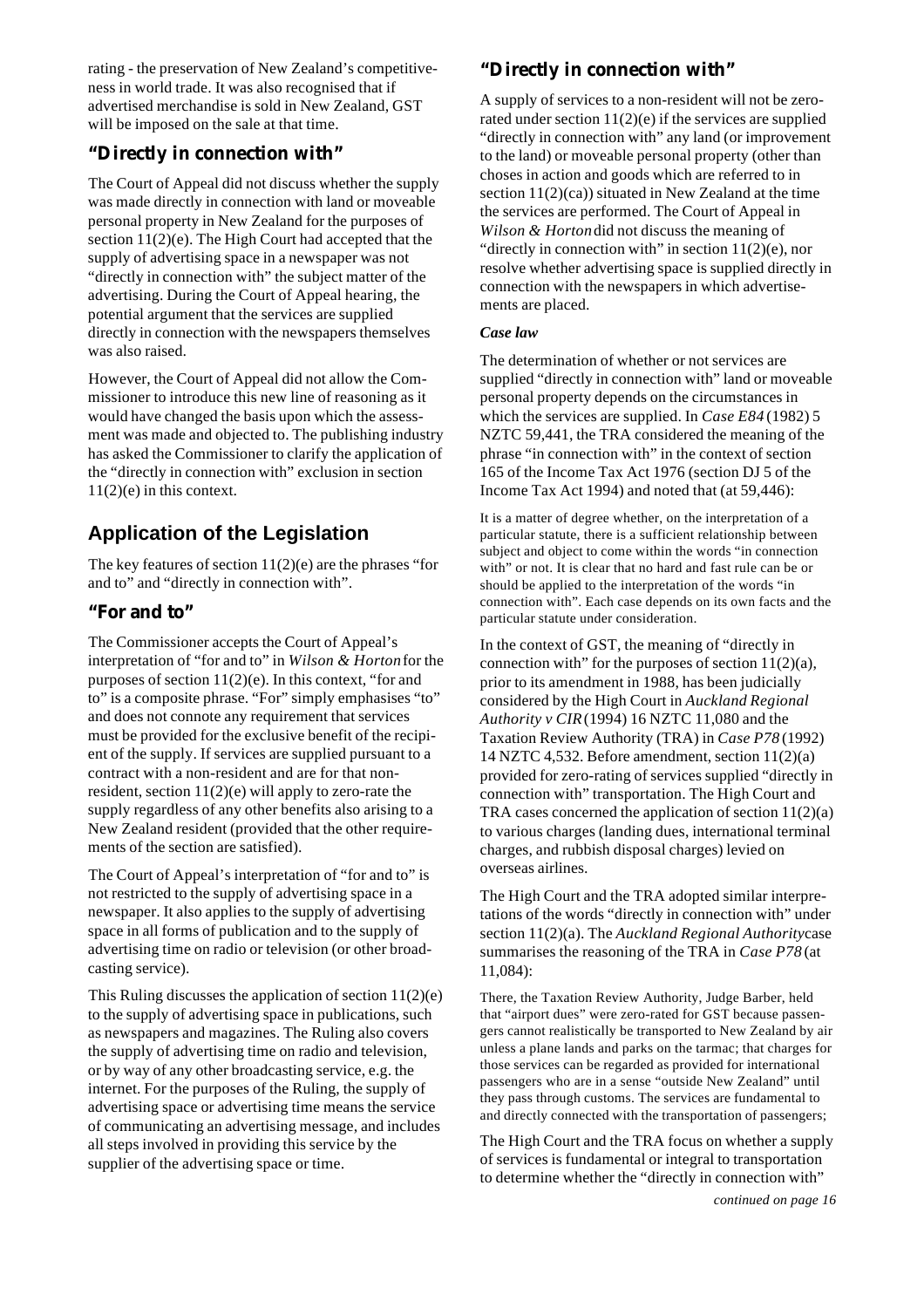test in section 11(2)(a) is satisfied. This reasoning is not strictly relevant for the purposes of interpreting "directly in connection with" in section  $11(2)(e)$ . This is because the focus of section  $11(2)(a)$  was on services directly connected with transportation services, and the identification of a direct connection between a service and another service, and a service and an item of property, involves different considerations.

However, the TRA has recently applied the proviso to section 11(2)(e) and considered the words "directly in connection with" in *Case S88* (1996) 17 NZTC 7,551. The objector in Case S88 purchased motor vehicles from its non-resident parent company and then sold the vehicles to independent dealers, who on-sold them to the public. The parent company provided a contractual warranty to the objector. The objector agreed with the dealers that if a vehicle was repaired under warranty the objector would reimburse the dealer. The objector would then register a claim with the parent company under the warranty and receive payment pursuant to that claim.

The TRA was required to consider whether the repair services provided by the objector pursuant to its contract with the non-resident parent were zero-rated under section 11(2)(e). The TRA concluded that section 11(2)(e) could not apply to zero-rate this supply as the services were supplied "directly in connection with" moveable personal property (the vehicles) situated in New Zealand at the time the services were provided. Although, the TRA did not examine the meaning of "directly in connection with" in great detail, it did state (at 7,558):

The moveable personal property in question is the repaired vehicle. There is a direct relationship or connection between the service of the repairs and the vehicle. Accordingly, the said "proviso" to s  $11(2)(e)$  must apply to the facts of this case and prevent the objectors from relying on the zero-rating provisions of s 11(2)(e). The repair service could not be performed but for the existence of the vehicle.

[Please note that *Case S88* is currently under appeal by the taxpayer.]

Therefore, the case law discussing "in connection with" and "directly in connection with" indicates that the interpretation of the test will be dictated by the particular context involved. The Commissioner considers that the "directly in connection with" proviso in section 11(2)(e) should be interpreted narrowly, and that there must be a clear and direct relationship with moveable personal property or land in New Zealand before a supply will be standard rated. This is consistent with the approach of the TRA in Case S88 in identifying on the facts of that particular case a "direct relationship or connection" between the repair services and the vehicles under repair.

#### *Advertising space and advertising time*

The supply of advertising space in a publication is the supply of the service of communicating an advertising message, involving all the steps required to achieve communication of the advertisement. This service is not

#### supplied directly in connection with the *subject matter of the advertisement*. In the words of the High Court in *Wilson & Horton* v CIR (1994) 16 NZTC 11,221 (at 11,224):

The supply of space and services rendered by Wilson & Horton are directly connected with the advertising but not with the goods advertised. The goods are, as it were, at least one step removed from the services supplied by the newspaper proprietor.

The Commissioner agrees with this view. There is no direct relationship or connection between the provision of advertising space and the subject matter of the advertisement. The same reasoning also applies to the supply of advertising space in all types of publication as well as advertising time on radio or television (or other broadcasting service). The supply of advertising space or time in these media cannot be described as "directly in connection with" the advertised commodity.

Similarly, when advertising space is supplied in a publication, the services are not supplied directly in connection with the *publication* in which the advertisements are published. The High Court judgment in *Wilson & Horton* concluded that the provision of advertising space was supplied directly in connection with (if anything) the advertising itself. The advertised goods were considered to be at least one step removed from the services. The Commissioner considers the same logic applies in respect of a newspaper or other publication. The service of communicating an advertising message is directly connected with that message and not the publication. The publication is at least one step removed from the service and is merely the medium in which the advertising message is publicised. Accordingly, the service is not supplied directly in connection with the publication produced by the publishers.

Consequently, the supply of advertising space in either a publication or by way of broadcast will be treated in the same way for GST purposes. The supply will qualify for zero-rating, provided that the services are supplied for and to a non-resident who is outside New Zealand at the time the services are performed.

#### **Supplies through agents**

The application of section 60(2) may also need to be considered to determine whether a supply is zero-rated under section  $11(2)(e)$ . Section  $60(2)$  deems a taxable supply of goods and services made by a registered person to an agent who is acting on behalf of a principal to be a supply made to the principal.

Therefore, if a supply of advertising space or time is made to a New Zealand resident person who is acting as an agent for a non-resident principal, section 60(2) deems the supply to be made to the non-resident principal and not the resident agent. Section 11(2)(e) will apply to zero-rate the supply of services, provided that all the other requirements of section  $11(2)(e)$  are satisfied. A common example of this is where a resident advertising agency acts as an agent for a non-resident person in purchasing advertising space or time in New Zealand.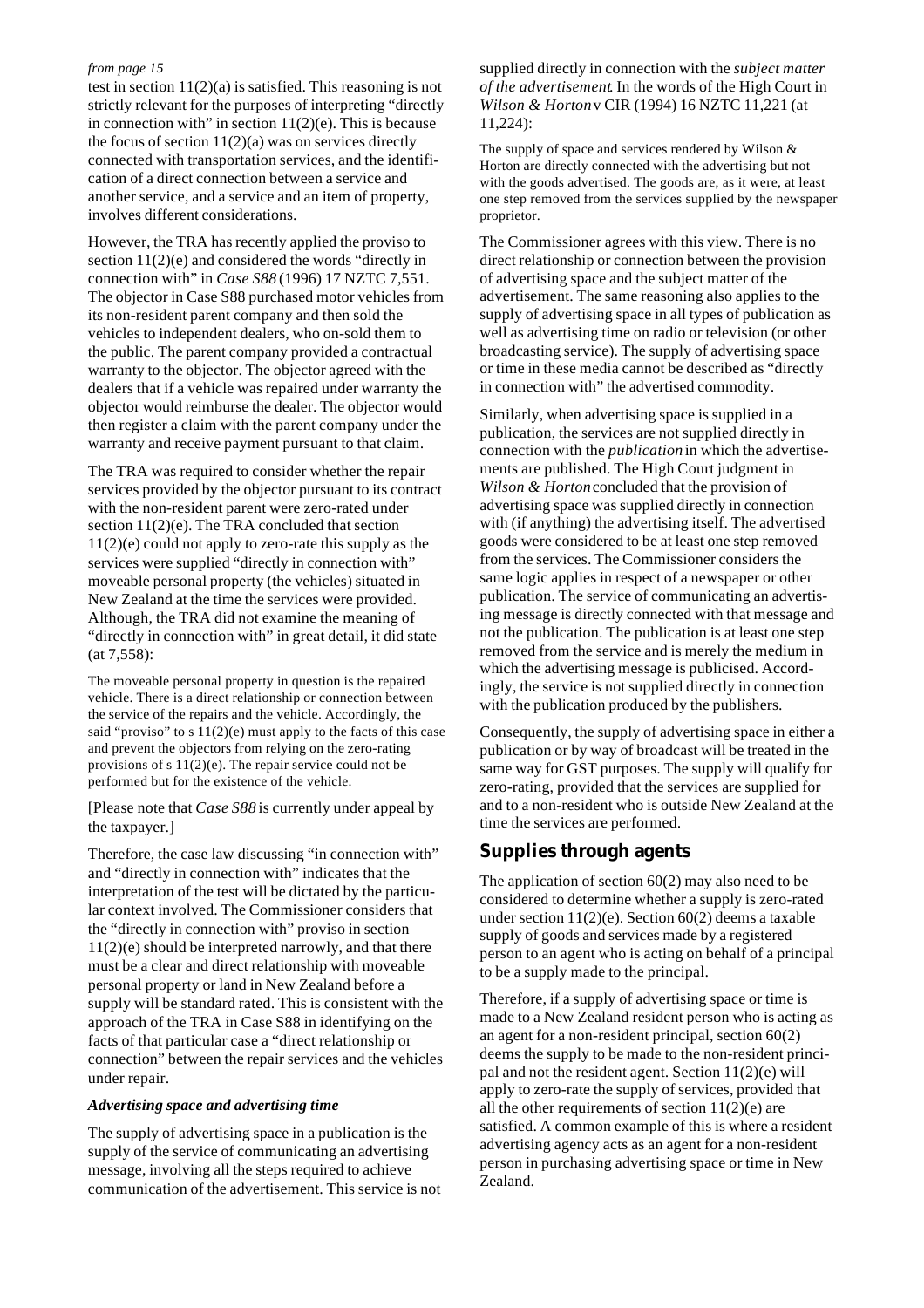Conversely, if a supply is made to a non-resident person who is acting as an agent for a New Zealand resident in relation to the supply, section  $11(2)(e)$  will not apply to zero-rate the supply even if the criteria in section 11(2)(e) are otherwise satisfied. The supply will be deemed to be made to the resident principal and it will not be for and to a non-resident person.

# **Examples**

For the purposes of these examples, it is assumed that:

- A person referred to as a resident is a "resident" as defined in section 2 of the Goods and Services Tax Act 1985. The converse applies to non-residents; and
- If the services are supplied to a non-resident, the nonresident is outside New Zealand at the time of performance of the services.

## **Example 1**

A UK resident manufacturing company contacts a New Zealand magazine publisher and books advertising space for a newly developed product. The UK company has a GST registered subsidiary in New Zealand that sells the advertised product.

The supply of advertising space by the magazine publisher to the UK manufacturer is zero-rated under section  $11(2)(e)$ . This is because:

- The publisher supplies the services contractually for and to a non-resident. The fact that the New Zealand resident subsidiary potentially may benefit from the supply through increased sales does not preclude zero-rating.
- The services are not supplied directly in connection with either the products for sale in New Zealand or the magazines in which the advertisements are shown.

## **Example 2**

A US resident distributor of soft drinks contracts for the supply of radio time on a national radio station in New Zealand. The soft drinks are available from all chains of supermarkets throughout New Zealand.

The supply of radio time by the New Zealand radio station to the US distributor is zero-rated under section  $11(2)(e)$ . This is because:

- The radio station supplies its services contractually for and to a non-resident. The fact that New Zealand resident retailers throughout New Zealand may potentially benefit from the supply through increased sales does not preclude zerorating.
- The services are not supplied directly in connection with the products for sale in New Zealand.

#### **Example 3**

An Australian computer distributor plans to advertise its product range in New Zealand. The computers will be available through all major computer distributors in New Zealand. The Australian company contacts a New Zealand resident advertising agency to arrange an advertising campaign. The agency, acting in the capacity as agent for the Australian company, purchases air time on a New Zealand resident television channel.

The supply of air time by the television station to the Australian company is zero-rated under section 11(2)(e). This is because:

- The television channel supplies the air time services contractually for and to a non-resident. Section 60(2) deems the supply to be made to the Australian company, as principal. The New Zealand resident advertising agency receives the supply as agent only.
- The fact that New Zealand resident distributors may potentially benefit from the supply through increased sales does not preclude zero-rating.

The services are not supplied directly in connection with the products for sale in New Zealand.

# **Hunter Premium Funding Ltd: service of arranging loans is GST-exempt as a financial service Product ruling - BR Prd 96/30**

This is a product ruling made under section 91F of the Tax Administration Act 1994.

# **Taxation Law**

All legislative references are to the Goods and Services Tax Act 1985 (the Act) unless otherwise stated.

This Ruling applies in respect of section  $3(1)(l)$ , as it relates to sections  $3(1)(c)$  and  $3(1)(f)$ . *continued on page 18*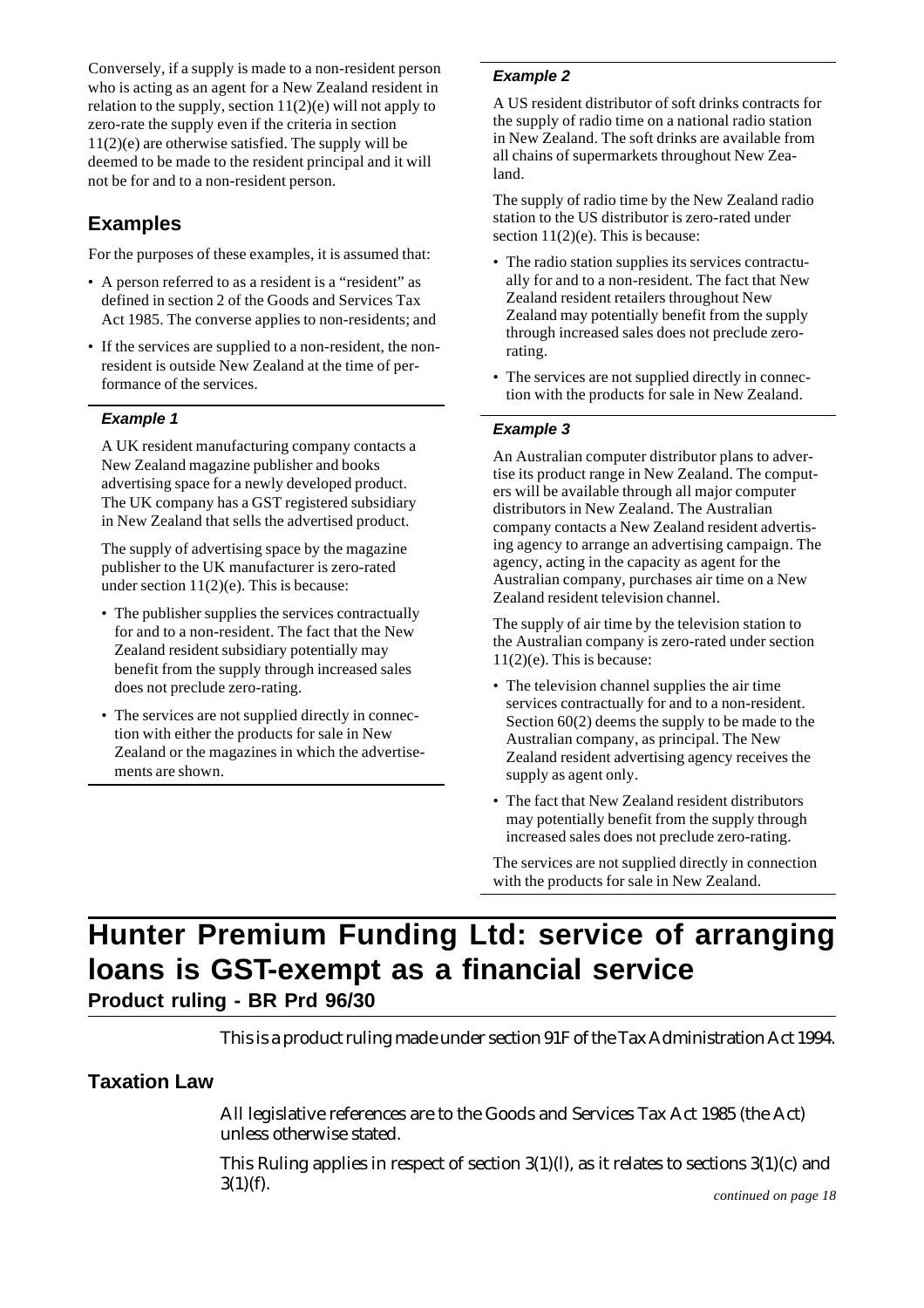## **The Arrangement to which this Ruling applies** *from page 17*

The Arrangement is the supply of services to Hunter Premium Funding Limited (HPF), for which commissions are paid by HPF, by insurance brokers who act as intermediaries to negotiate and document loans which are "credit contracts" and/or which give rise to "debt securities", as those terms are defined in the Act. Those loans, which are advanced by HPF, are applied for by borrowers to finance insurance premiums payable on policies entered into by the borrowers.

The supplies made by brokers to HPF will consist of negotiating and documenting loan applications. The activities of the broker, in making that supply, will usually include:

- Acting as an intermediary between HPF and the client seeking funds.
- Calculating and notifying the cost of finance to the client. This may be done independently or in conjunction with HPF.
- Collecting information from the client and assisting the client to complete application forms.
- Collecting the first repayment instalment from the client.
- Documenting details of the insurance that will be used as security for the loan.

# **Assumption made by the Commissioner**

This Ruling is based on the assumption that:

• The insurance broker will be resident in New Zealand for GST purposes.

# **How the Taxation Law applies to the Arrangement**

Subject in all respects to the assumption above, the Taxation Law applies to the Arrangement as follows:

• The services provided by insurance brokers acting as intermediaries who negotiate and document loan agreements which are credit contracts and/or give rise to debt securities in respect of funds to be advanced by HPF to borrowers are exempt financial services pursuant to section  $3(1)(l)$ , in that the activities of the brokers constitute the arranging of activities specified in sections  $3(1)(c)$  or  $3(1)(f)$ .

# **The period for which this Ruling applies**

This Ruling will apply for the period 1 June 1996 to 30 June 1999.

This Ruling is signed by me on the 22nd day of October 1996.

Martin Smith General Manager (Adjudication & Rulings)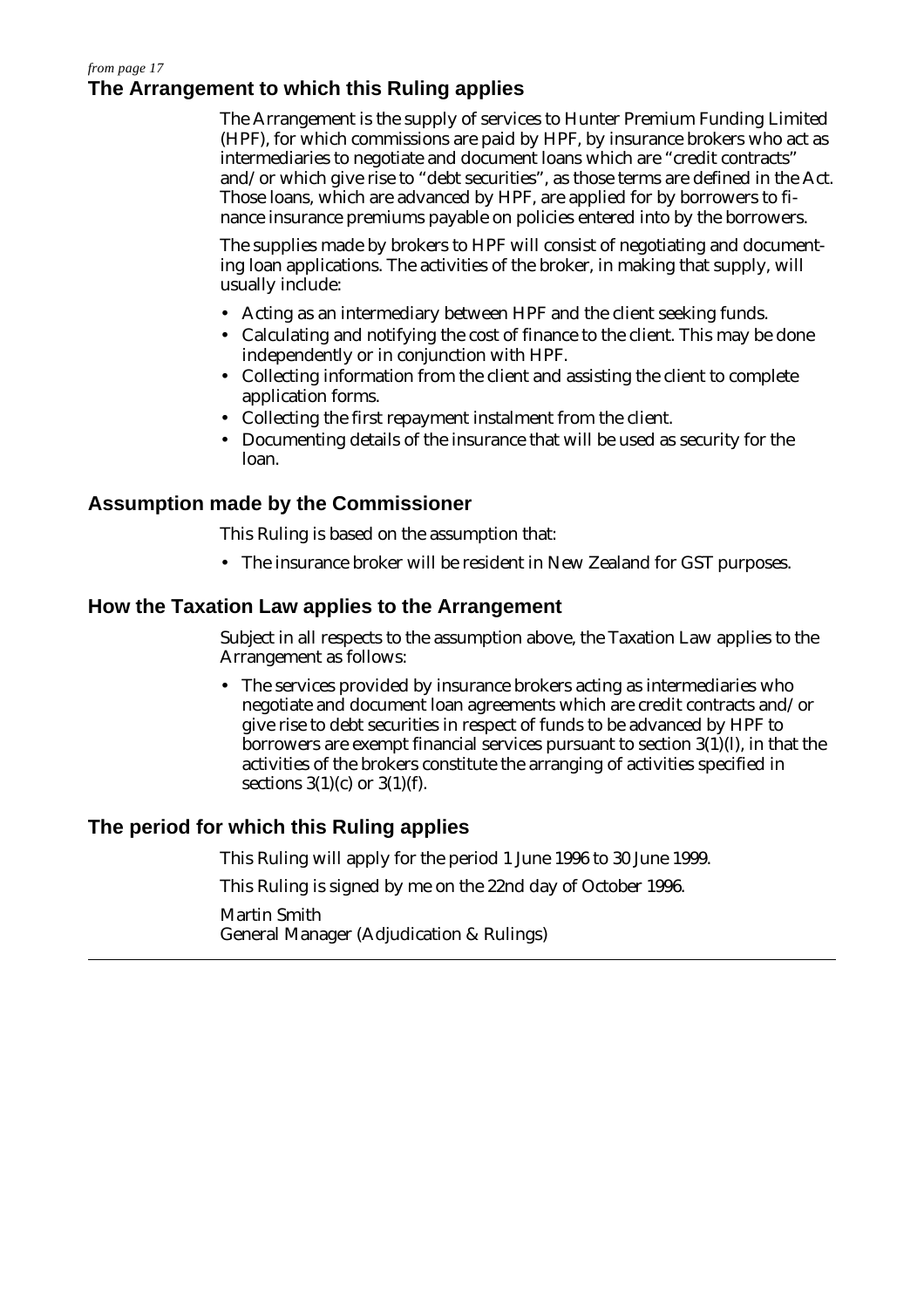# **Questions we've been asked**

This section of the TIB sets out the answers to some day-to-day questions that people have asked. We have published these as they may be of general interest to readers.

These items are based on letters we've received. A general similarity to items in this package will not necessarily lead to the same tax result. Each case will depend on its own facts.

# **Income Tax Act 1994**

## **Whether franchise agreements are depreciable**

**Section EG 2 (section 108A, Income Tax Act 1976) - Formula for calculating depreciation deduction:** A taxpayer has asked in what circumstances payments under a franchise agreement are depreciable.

Franchise agreements can confer a variety of rights and obligations, and may require initial lump-sum payments, ongoing payments, or a combination of both from the franchisee. Ongoing payments are usually linked to the level of sales made each year.

Franchise agreements are not a category of intangible asset that is property of a type listed in Schedule 17 (Twenty-second Schedule, Income Tax Act 1976), and accordingly they are not normally depreciable intangible property.

However, any particular franchise agreement may give rise to specific rights that are listed in the Schedule. Note that it is the rights that are the depreciable intangible property, and not the franchise agreement.

If a franchise agreement gives rise to a mixture of rights, and a particular right is specifically listed in the Schedule and capable of being separately and clearly isolated and valued, that right will be "depreciable intangible property" in its own right, and depreciable when the requirements of a declining value are also met.

Inland Revenue will carefully scrutinise the amounts attributed to any mixture of Schedule 17 rights and rights not listed in Schedule 17.

Section EG 2 sets out the formula permitting deductions for depreciation on "depreciable property".

Section OB 1 defines "depreciable property" as:

- (a) ... any property ... which might reasonably be expected in normal circumstances to decline in value while used or available for use by persons-
	- (i) In gaining or producing assessable income; or
- (ii) In carrying on a business for the purpose of gaining or producing assessable income; but (b) Does not include -
	- (iv) Intangible property other than depreciable intangible property.

#### The same section further defines "depreciable intangible property" as:

... intangible property of a type listed in Schedule 17, which Schedule describes intangible property that has -

- (a) A finite useful life that can be estimated with a reasonable degree of certainty on the date of its creation or acquisition; and
- (b) If made depreciable, a low risk of being used in tax avoidance schemes.

Schedule 17 provides the following list of depreciable intangible property:

1. The right to use a copyright.

...

2. The right to use a design or model, plan, secret formula or process, or other like property or right. *continued on page 20*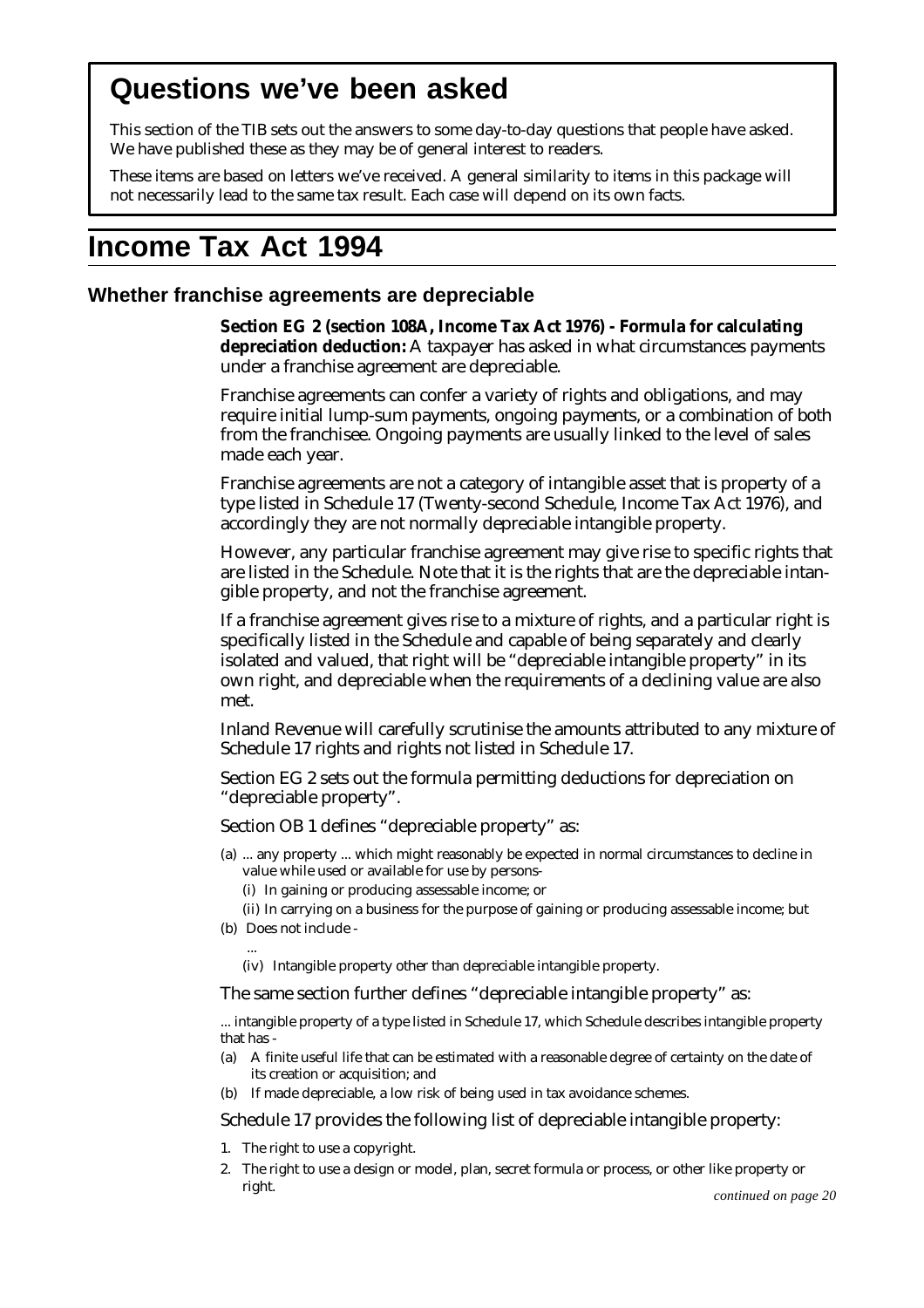- 3. A patent or the right to use a patent.
- 4. The right to use land.
- 5. The right to use plant or machinery.
- 6. The copyright in software, the right to use the copyright in software, or the right to use software.
- 7. The right to use a trademark.
- 8. Management rights and licence rights created under the Radiocommunications Act 1989.
- 9. A consent granted under the Resource Management Act 1991 to do something that otherwise would contravene sections 12 to 15 of that Act (other than a consent for a reclamation), being a consent granted in or after the 1996-97 income year.

To be depreciable, an intangible asset must be both:

- Property of a type listed in Schedule 17; and
- Property which might reasonably be expected in normal circumstances to decline in value.

As each franchise agreement must be considered on its own facts, only general guidelines can be provided.

Franchises are not considered to be property of a type listed in Schedule 17, so in general they will not be depreciable.

If a franchise gives rise to property or rights that are of a specific type listed in the Schedule (such as the right to use a trademark, secret formula, or process), then such rights will be depreciable only when there are no non-schedular properties included, or when the schedular rights are capable of being separately and clearly isolated and valued.

Regardless of whether or not the rights conferred under a franchise agreement are considered to be of a type listed in Schedule 17, they will *not be depreciable* if any of the following apply:

- There is no finite and defined period of life estimable with a reasonable degree of certainty.
- The rights are not expected to decline in value over their life.
- The payment is made to purchase goodwill (rather than rights to secret formulae, processes or trademarks).

If a right conferred under a franchise agreement is depreciable, it will usually have a legal life (as defined in section OB 1) equivalent to its estimated useful life. Accordingly, it must be depreciated using a straight-line method in terms of sections EG 3 (2) and EG 8 (sections 108B(2) and 108G, Income Tax Act 1976).

If there are rights of renewal (of the franchise) that are automatic, or subject only to the payment of a predetermined fee, the legal life will be equal to the full term of the agreement, assuming the rights of renewal are taken up.

The cost to be used for the annual depreciation calculation is the initial franchise fee (or separately valued amount), and the capital cost is increased when the renewal fee is incurred.

Section EG 19 (section 117, Income Tax Act 1976) requires a calculation of the loss or gain on disposal of assets. The calculation is required for franchise rights which are depreciable, by virtue of the section EG 19 (9) definition of "disposal", which:

(a) Includes -

...

(iv) Any event whereby the rights which constitute or are part of an item of intangible property will no longer be able to be exercised, at any time, by the taxpayer who owns that property: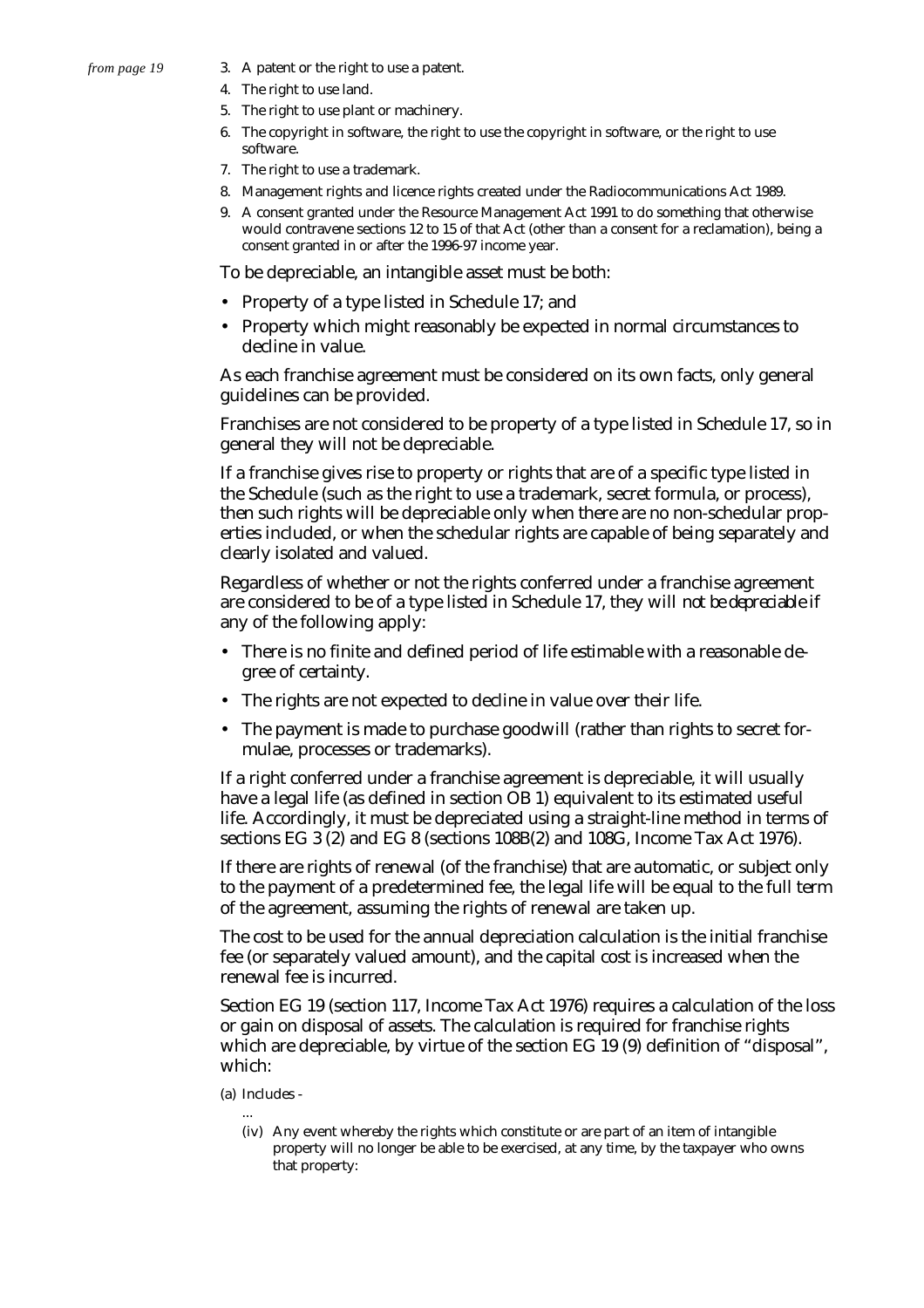(b) Does not include, in the case of intangible property, the disposal of that property as part of an arrangement to replace it with property of the same type.

...

If the correct full cost of depreciable rights under a franchise agreement has not been claimed as an expense in the total depreciation claimed over its life, the operation of section EG 19 will ensure that the correct total is arrived at in the franchise's year of ultimate expiry.

This item has been concerned with the depreciability of franchise agreement rights. It does not purport to deal with the deductibility of ordinary franchise fees, which would require consideration of sections BB 7, EF 1, and BB 8 (a).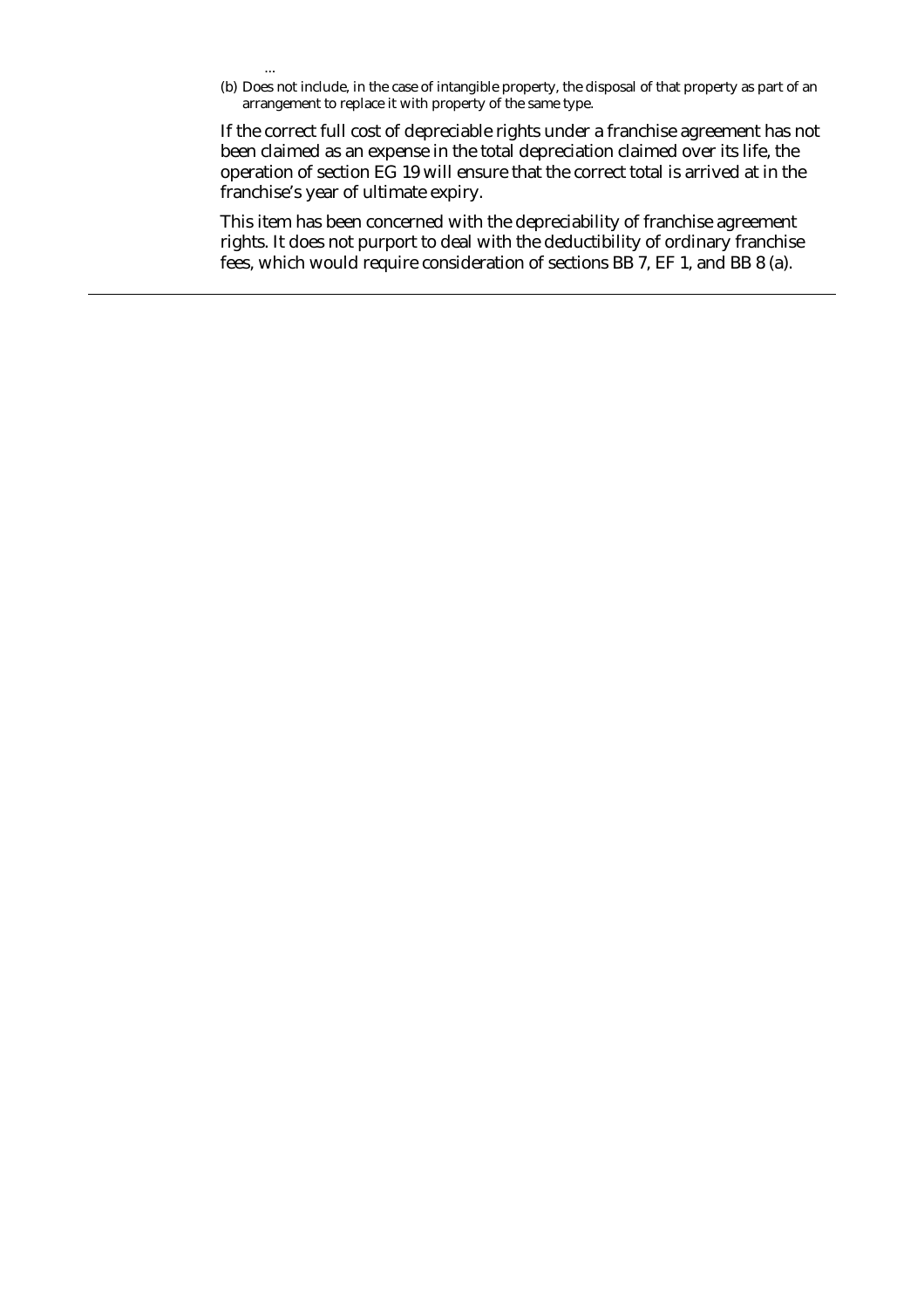# **Legal decisions - case notes**

This section of the TIB sets out brief notes of recent tax decisions made by the Taxation Review Authority, the High Court, the Court of Appeal and the Privy Council.

We've given full references to each case, including the citation details where it has already been reported. Details of the relevant Act and section will help you to quickly identify the legislation at issue. Short case summaries and keywords deliver the bare essentials for busy readers. The notes also outline the principal facts and grounds for the decision. Where possible, we have indicated if an appeal will be forthcoming.

These case reviews do not set out Inland Revenue policy, nor do they represent our attitude to the decision. These are purely brief factual reviews of decisions for the general interest of our readers.

## **Retirement allowance - assessability**

| Case:            | TRA No 95/82                                                                                                                                                                                                                                                                                                                                                                                                                                    |
|------------------|-------------------------------------------------------------------------------------------------------------------------------------------------------------------------------------------------------------------------------------------------------------------------------------------------------------------------------------------------------------------------------------------------------------------------------------------------|
| Act:             | Income Tax Act 1976 - section 65 $(2)$ (b), section 68 $(2)$                                                                                                                                                                                                                                                                                                                                                                                    |
| Keywords:        | Long service payment                                                                                                                                                                                                                                                                                                                                                                                                                            |
| Summary:         | The TRA took the view that the payment to the objector was a retiring allowance<br>made in respect of his employment or service on the termination of that employ-<br>ment or service. It did not matter that the payment could also be described as a<br>bonus or gratuity.                                                                                                                                                                    |
| Facts:           | The objector had a sole period of employment for 29 years. He then sought early<br>retirement on the basis of ill health and this request was accepted. The objector<br>was paid the sum of \$32,528 for long service. The issue to be determined was<br>whether the payment was assessable under section $65(2)(b)$ of the Income Tax<br>Act 1976 or whether it fell within section 68(2), which would deem it not to be<br>assessable income. |
| <b>Decision:</b> | The TRA ruled that the lump sum payment was an allowance (or a bonus or a<br>gratuity) available to the objector only at the point of retirement and related to<br>his past employment. It was made not only on termination of that employment<br>but because of such termination and because of a high standard of performance.                                                                                                                |
|                  | As for the Commissioner's submission that section 68(2) only applies to "true<br>retirement" the TRA found that the section should not be limited in this manner<br>and could refer to retirement from employment, termination of a career or<br>cessation of primary employment.                                                                                                                                                               |
|                  | With regard to the Commissioner's alternative submission that section $68(5)(d)$<br>excluded the payment from falling within section 68(2), the Authority found that<br>the payment would only be excluded if it had been calculated with respect to<br>any right or entitlement not dependent on the occurring of the retirement.                                                                                                              |

## **Adjustment assistance payments - assessability**

| Case:     | TRA No 96/38, 96/39                                                                                                                                |
|-----------|----------------------------------------------------------------------------------------------------------------------------------------------------|
| Act:      | Income Tax Act 1976 - section 65 $(2)$ $(a)$ , $(h)$ or $(l)$                                                                                      |
| Keywords: | Compensation payments - assessability                                                                                                              |
| Summary:  | The TRA found that the adjustment assistance payments received by the objec-<br>tors constituted assessable income in terms of section 65 (2) (a). |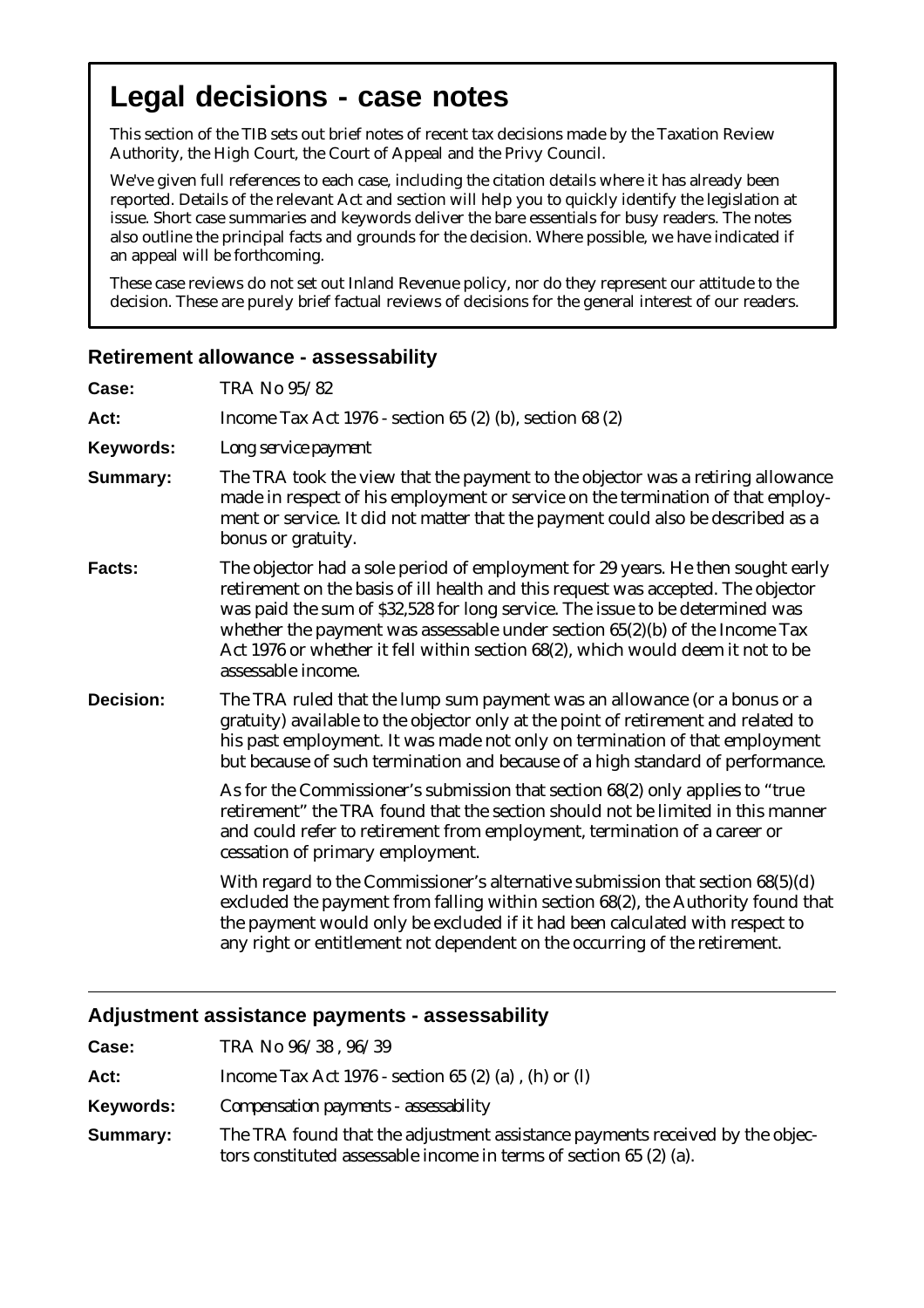| Facts:           | The objector partnership purchased land containing 38 hectares of native bush in<br>April 1990. The partnership intended to log the timber. In July 1990 the Govern-<br>ment stopped all logging and exporting of indigenous timber products. In Au-<br>gust 1990 it announced that it would pay adjustment assistance to persons af-<br>fected by the ban.                                                      |
|------------------|------------------------------------------------------------------------------------------------------------------------------------------------------------------------------------------------------------------------------------------------------------------------------------------------------------------------------------------------------------------------------------------------------------------|
|                  | In March 1991 the partnership was successful in its application to the Ministry of<br>Forestry for adjustment assistance. The issue to be determined by the TRA was<br>whether the payments are assessable under section $65(2)(a)$ , (h) or (l) or whether<br>there was a "sale" of timber under section 74 which would give rise to a deduc-<br>tion for the cost of the timber under section $74(2)(b)$ .     |
| <b>Decision:</b> | The TRA reiterated the general principle that where any amount is received by<br>way of compensation to fill a hole in profits, that payment takes its character<br>from that which it replaces. It held that the payments were clearly compensation<br>for the loss of profits from the taxpayers' logging business as they were unable to<br>cut down their indigenous trees and sell the timber or export it. |
|                  | The TRA also held that the payments were assessable as "royalties" under sec-<br>tion $65(2)(h)$ as the payments were consideration for the abstaining of right to<br>extract, remove or otherwise exploit the timber. It was further found that the<br>payments could also be considered as "income derived from any other source<br>whatsoever" under section $65(2)(l)$ .                                     |
|                  | With regard to section 74, the TRA held that there had been no "sale" and that<br>the objectors still owned the timber and had not given anyone a licence or an<br>easement or granted anyone the right to take the profits from it. Therefore sec-<br>tion 74(2)(b) did not provide the objectors with a deduction and nor was the cost<br>of the timber deductible under section 104.                          |

# **Liability for income tax - section 276**

| Case:     | BNZ Finance Limited v CIR and Nash, Wellington, CP 41/96<br>Fisher J. 24 October 1996.                                                                                                                                                                                                                                                                                                                                                                                                                                                                                                                                                                                                   |                      |
|-----------|------------------------------------------------------------------------------------------------------------------------------------------------------------------------------------------------------------------------------------------------------------------------------------------------------------------------------------------------------------------------------------------------------------------------------------------------------------------------------------------------------------------------------------------------------------------------------------------------------------------------------------------------------------------------------------------|----------------------|
| Act:      | Income Tax Act 1976 - section 276, section 25                                                                                                                                                                                                                                                                                                                                                                                                                                                                                                                                                                                                                                            |                      |
| Keywords: | Liability, estoppel                                                                                                                                                                                                                                                                                                                                                                                                                                                                                                                                                                                                                                                                      |                      |
| Summary:  | The plaintiff sought a declaration that it was not liable to pay income tax under<br>section 276 of the Income Tax Act 1976 with respect to one of its former subsidi-<br>aries. Two other issues were also put forward by the plaintiff. The first related to<br>section 25 the second was concerned with estoppel.                                                                                                                                                                                                                                                                                                                                                                     |                      |
| Facts:    | Between 1988 and 1992 a subsidiary of the plaintiff company derived income<br>from investments in redeemable preference shares and debentures with various<br>companies. The Commissioner originally assessed the subsidiary as having no<br>liability for tax on the income derived. However the Commissioner's subsequent<br>examination of the scheme resulted in the conclusion that it was for the purposes<br>of tax avoidance within section 99 of the Act. Consequently the Commissioner<br>intended that the plaintiff would be liable for tax on the amended assessment<br>income of its subsidiary for the 1988 to 1992 (inclusive) income years, pursuant<br>to section 276. |                      |
| Decision: | The High Court found that any steps taken by the Commissioner to assess or<br>reassess a taxpayer are essentially procedural, crystallising the quantum of the<br>assessable income and tax payable thereon. The underlying liability under the<br>Act is present all along, with or without any assessment. The Court found that<br>when the subsidiary was dissolved, it was "liable to be assessed" for the pur-<br>poses of section 276.                                                                                                                                                                                                                                             | continued on page 24 |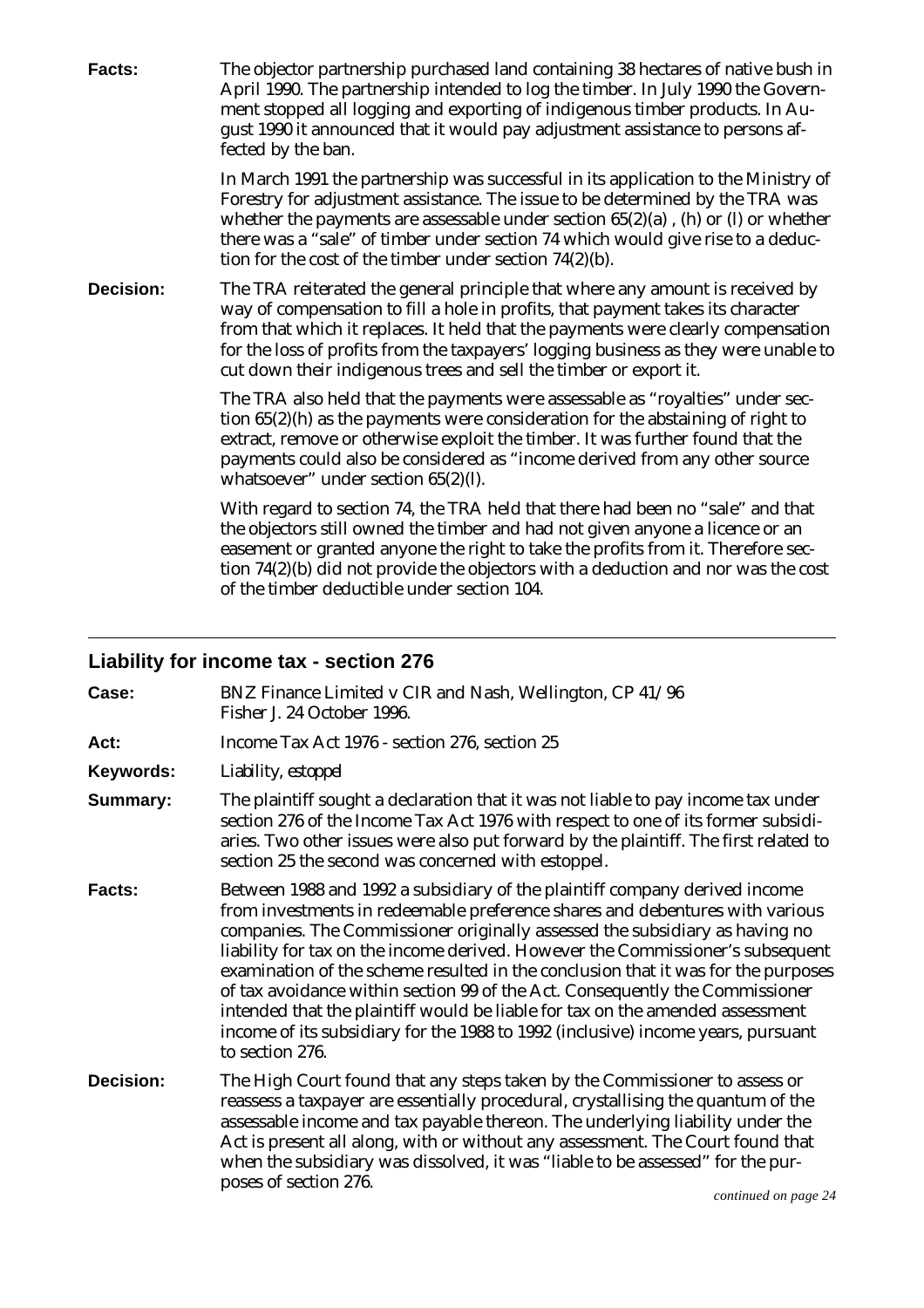In addition to the issue of section 276, the Court also examined whether it was too late for the Commissioner to have claimed for the 1989 and 1990 income years. It held that as the Commissioner had not yet made an effective amended assessment for the 1989 and 1990 years, and as the four year limit imposed by section 25 had expired with respect to those years, it was too late for the Commissioner to issue an amended assessment for those years.

The final issue before the Court concerned estoppel. The plaintiff argued that when the Commissioner signified, by way of letter, that he did not object to the dissolution of the subsidiary, he estopped himself from pursuing any further claim with respect to tax for which the company was then liable. On this point the Court held that firstly there is nothing inconsistent between the giving of a notice under section 335A agreeing to the dissolution of an original company on the one hand, and giving effect to a statutory liability automatically created for the new company under section 276(3) on the other. Secondly the Court found that in its view it was doubtful whether the Commissioner would have the power to estop himself in this context. Thirdly the Court held that there is no general foundation for such estoppel at common law.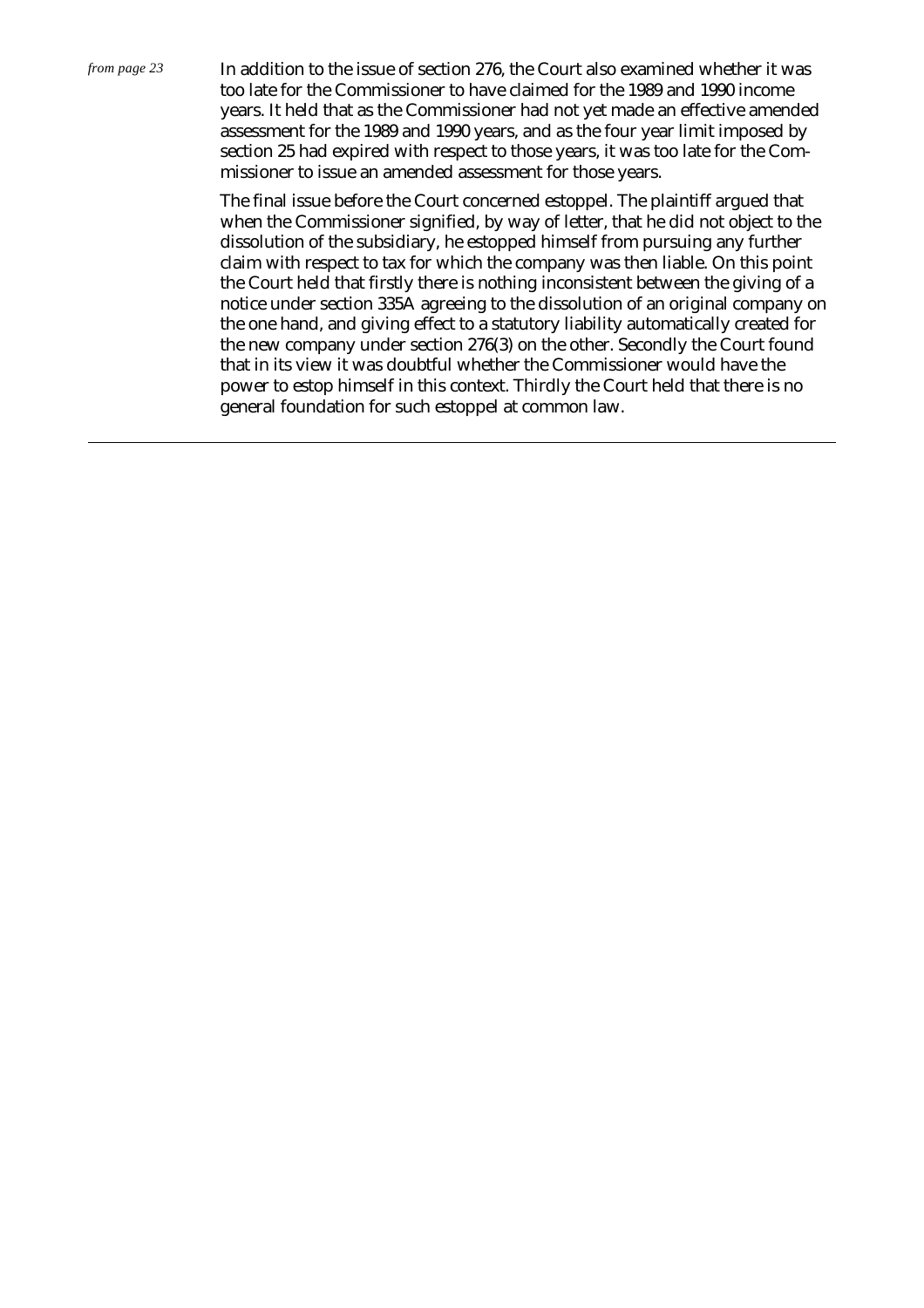# **Booklets available from Inland Revenue**

This list shows all of Inland Revenue's information booklets as at the date of this Tax Information Bulletin. There is also a brief explanation of what each booklet is about.

Some booklets could fall into more than one category, so you may wish to skim through the entire list and pick out the booklets that you need. You can get these booklets from any IRD office.

The TIB is always printed in a multiple of four pages. We will include an update of this list at the back of the TIB whenever we have enough free pages.

## **General information**

**Binding rulings (IR 115G) - May 1995:***Explains binding rulings, which commit Inland Revenue to a particular interpretation of the tax law once given.*

**Disputing a notice of proposed adjustment (IR 210K) - Oct 1996:** *If we send you a notice to tell you we're going to adjust your tax liability, you can dispute the notice. This booklet explains the process you need to follow.*

**Disputing an assessment (IR 210J) - Oct 1996:***Explains the process to follow if you want to dispute our assessment of your tax liability, or some other determination.*

**How to tell if you need a special tax code (IR 23G):** *Information about getting a special "flat rate" of tax deducted from your income, if the regular deduction rates don't suit your particular circumstances.*

If you disagree with us (IR 210Z) - Sep 1996: This leaflet sum*marises the steps involved in disputing an assessment.*

**Income from a Maori Authority (IR 286A) - Feb 1996:** *For people who receive income from a Maori authority. Explains which tax return the individual owners or beneficiaries fill in and how to show the income.*

**Independent Family Tax Credit (FS 3) - Sep 1996:** *Introducing extra help for families, applying from 1 July 1996.*

**Inland Revenue audits (IR 297) - May 1995:** *For business people and investors. It explains what is involved if you are audited by Inland Revenue; who is likely to be audited; your rights during and after the audit, and what happens once an audit is completed.*

**Koha (IR 278) - Aug 1991:** *A guide to payments in the Maori community - income tax and GST consequences.*

Maori Community Officer Service (IR 286) - Apr 1996: An *introduction to Inland Revenue's Maori Community Officers and the services they provide.*

New Zealand tax residence (IR 292) - Apr 1994: An explana*tion of who is a New Zealand resident for tax purposes.*

**Objection procedures (IR 266) - Mar 1994:** *Explains how to make a formal objection to a tax assessment, and what further options are available if you disagree with Inland Revenue.*

Overseas social security pensions (IR 258) - Jul 1996: *Explains how to account for income tax in New Zealand if you receive a social security pension from overseas.*

**Problem Resolution Service (IR 287) - Nov 1993:** *An introduction to Inland Revenue's Problem Resolution Service. You can use this service if you've already used Inland Revenue's usual services to sort out a problem, without success.*

**Provisional tax (IR 289) - Jun 1996:** *People whose end-of-year tax bill is \$2,500 or more must generally pay provisional tax for the following year. This booklet explains what provisional tax is, and how and when it must be paid.*

**Putting your tax affairs right (IR 282) - May 1994:** *Explains the advantages of telling Inland Revenue if your tax affairs are not in order, before we find out in some other way. This book also sets out what will happen if someone knowingly evades tax, and gets caught.*

**Rental income (IR 264) - Apr 1995:** *An explanation of taxable income and deductible expenses for people who own rental property. This booklet is for people who own one or two rental properties, rather than larger property investors.*

**Reordered tax acts (IR 299) - Apr 1995:** *In 1994 the Income Tax Act 1976 and the Inland Revenue Department Act 1974 were restructured, and became the Income Tax Act 1994, the Tax Administration Act 1994 and the Taxation Review Authorities Act 1994. This leaflet explains the structure of the three new Acts.*

**Self-employed or an employee? (IR 186) - Apr 1993:** *Sets out Inland Revenue's tests for determining whether a person is a selfemployed contractor or an employee. This determines what expenses the person can claim, and whether s/he must pay ACC premiums.*

**Stamp duty and gift duty (IR 665) - Mar 1995:** *Explains what duty is payable on transfers of real estate and some other transactions, and on gifts. Written for individual people rather than solicitors and legal firms.*

**Student Loans - how to get one and how to pay one back (SL 5) - 1996:** *We've published this booklet jointly with the Ministry of Education, to tell students everything they need to know about getting a loan and paying it back.*

**Superannuitants and surcharge (IR 259) - Jul 1996:**A guide *to the surcharge for national superannuitants who also have other income.*

**Tax facts for income-tested beneficiaries (IR 40C) - Jun 1996:** *Vital information for anyone who receives an income-tested benefit and also has some other income.*

**Taxes and duties (IR 295) - May 1995:** *A brief introduction to the various taxes and duties payable in New Zealand.*

**Taxpayer audit - (IR 298):** *An outline of Inland Revenue's Taxpayer Audit programme. It explains the units that make up this programme, and what type of work each of these units does.*

**Trusts and estates - (IR 288) - May 1995:** *An explanation of how estates and different types of trusts are taxed in New Zealand.*

**Visitor's tax guide - (IR 294) - Nov 1995:** *A summary of New Zealand's tax laws and an explanation of how they apply to various types of visitors to this country.*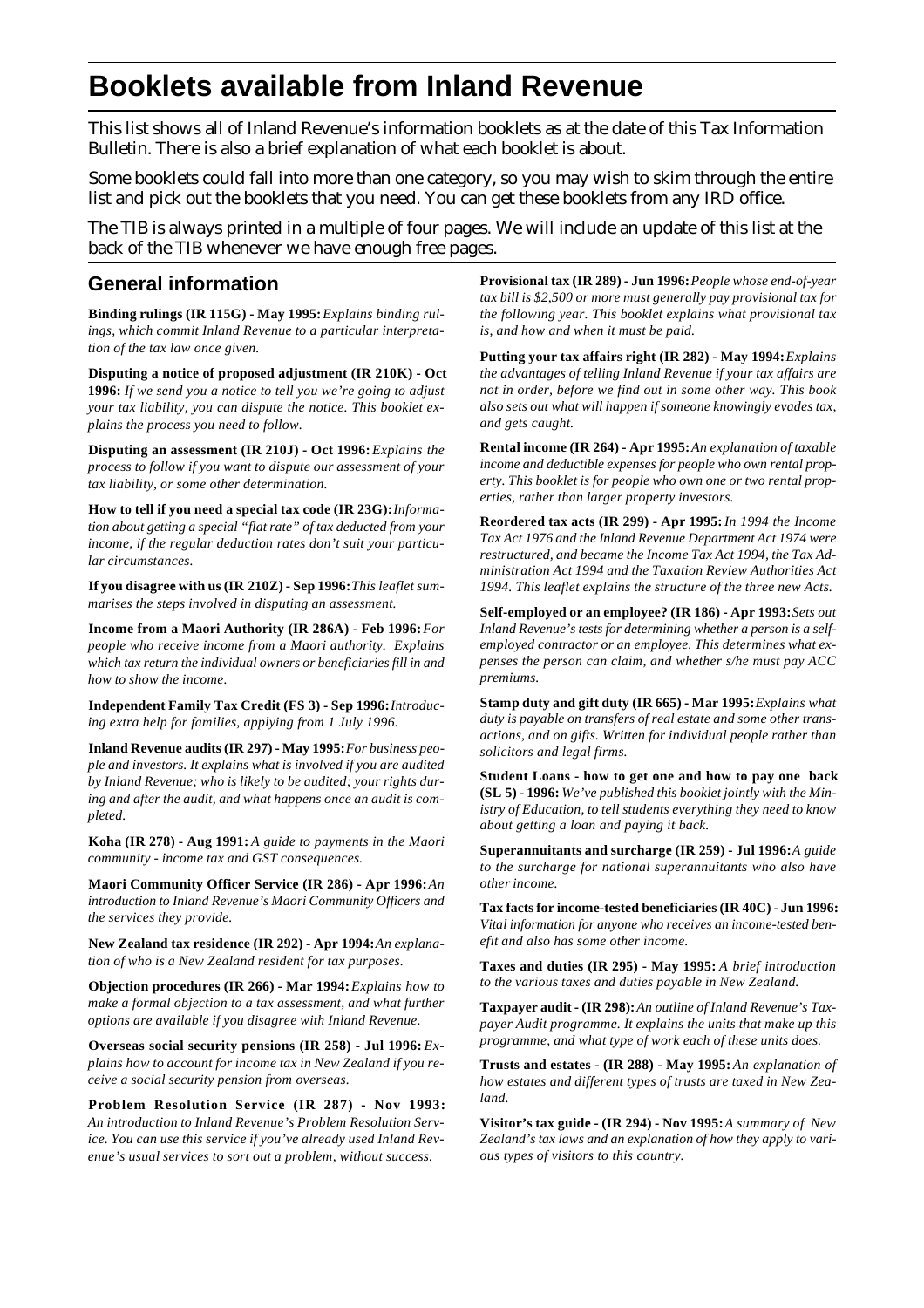# **Business and employers**

**ACC premium rates - Mar 1996:** *There are two separate booklets, one for employer premium rates and one for self-employed premium rates. Each booklet covers the year ended 31 March 1996.*

**Depreciation (IR 260) - Apr 1994:** *Explains how to calculate tax deductions for depreciation on assets used to earn assessable income.*

**Direct selling (IR 261) - Aug 1996:** *Tax information for people who distribute for direct selling organisations.*

**Electronic payments to Inland Revenue (IR 87A) - May 1995:** *Explains how employers and other people who make frequent payments to Inland Revenue can have these payments automatically deducted from their bank accounts.*

**Employer's guide (IR 184) - 1996:** *Explains the tax obligations of anyone who is employing staff, and explains how to meet these obligations. Anyone who registers as an employer with Inland Revenue will receive a copy of this booklet.*

**Entertainment expenses (IR 268) - May 1995:** *When businesses spend money on entertaining clients, they can generally only claim part of this expenditure as a tax deduction. This booklet fully explains the entertainment deduction rules.*

First-time employer's guide (IR 185) - April 1996: *Explains the tax obligations of being an employer. Written for people who are thinking of taking on staff for the first time.*

**Fringe benefit tax guide (IR 409) - Nov 1994:** *Explains fringe benefit tax obligations of anyone who is employing staff, or companies which have shareholder-employees. Anyone who registers as an employer with Inland Revenue will receive a copy of this booklet.*

**GST - do you need to register? (GST 605) - March 1996:** *A basic introduction to goods and services tax, which will also tell you if you have to register for GST.*

**GST guide (GST 600) - 1994 Edition:** *An in-depth guide which covers almost every aspect of GST. Everyone who registers for GST gets a copy of this booklet. It is quite expensive for us to print, so we ask that if you are only considering GST registration, you get the booklet "GST - do you need to register?" instead.*

**IR 56 taxpayer handbook (IR 56B) - Apr 1996:** *A booklet for part-time private domestic workers, embassy staff, nannies, overseas company reps and Deep Freeze base workers who make their own PAYE payments.*

**PAYE deduction tables - 1997**

- **Weekly and fortnightly (IR 184X)**
- **Four-weekly and monthly (IR 184Y)**

*Tables that tell employers the correct amount of PAYE to deduct from their employees' wages from 1 July 1996.*

**Record keeping (IR 263) - Mar 1995:** *A guide to record-keeping methods and requirements for anyone who has just started a business.*

**Retiring allowances and redundancy payments (IR 277) - Jun 1996:** *An explanation of the tax treatment of these types of payments.*

**Running a small business? (IR 257) Jan 1994:** An introduc*tion to the tax obligations involved in running your own business.*

**Smart Business (IR 120) - Jul 1996:** *An introductory guide to tax obligations and record keeping, for businesses and non-profit organisations.*

Surcharge deduction tables (IR 184NS) - 1997: PAYE deduc*tion tables for employers whose employees are having NZ Super surcharge deducted from their wages.*

Taxes and the taxi industry (IR 272) - Feb 1996: An expla*nation of how income tax and GST apply to taxi owners, drivers, and owner-operators.*

# **Resident withholding tax and NRWT**

**Approved issuer levy (IR 291A) - May 1995:** *For taxpayers who pay interest to overseas lenders. Explains how you can pay interest to overseas lenders without having to deduct NRWT.*

**Non-resident withholding tax guide (IR 291) - Mar 1995:** *A guide for people or institutions who pay interest, dividends or royalties to people who are not resident in New Zealand.*

**Resident withholding tax on dividends (IR 284) - Oct 1993:** *A guide for companies, telling them how to deduct RWT from the dividends that they pay to their shareholders.*

**Resident withholding tax on interest (IR 283) - Jul 1996:***A guide to RWT for people and institutions which pay interest.*

**Resident withholding tax on investments (IR 279) - Jun 1996:** *An explanation of RWT for people who receive interest or dividends.*

# **Non-profit bodies**

**Charitable organisations (IR 255) - May 1993:***Explains what tax exemptions are available to approved charities and donee organisations, and the criteria which an organisation must meet to get an exemption.*

**Clubs and societies (IR 254) - Jun 1993:***Explains the tax obligations which a club, society or other non-profit group must meet.*

**Education centres (IR 253) - Jun 1994:***Explains the tax obligations of schools and other education centres. Covers everything from kindergartens and kohanga reo to universities and polytechnics.*

**Gaming machine duty (IR 680A) - Feb 1992:***An explanation of the duty which must be paid by groups which operate gaming machines.*

**Grants and subsidies (IR 249) - Jun 1994:***An guide to the tax obligations of groups which receive a subsidy, either to help pay staff wages, or for some other purpose.*

# **Company and international issues**

**Company amalgamations (IR 4AP) - Feb 1995:** *Brief guidelines for companies considering amalgamation. Contains an IR 4AM amalgamation declaration form.*

**Consolidation (IR 4E) - Mar 1993:***An explanation of the consolidation regime, which allows a group of companies to be treated as a single entity for tax purposes.*

**Controlled foreign companies (IR 275) - Nov 1994:***Information for NZ residents with interests in overseas companies. (More for larger investors, rather than those with minimal overseas investments)*

**Foreign dividend withholding payments (IR 274A) - Mar 1995:***Information for NZ companies that receive dividends from overseas companies. This booklet also deals with the attributed repatriation and underlying foreign tax credit rules.*